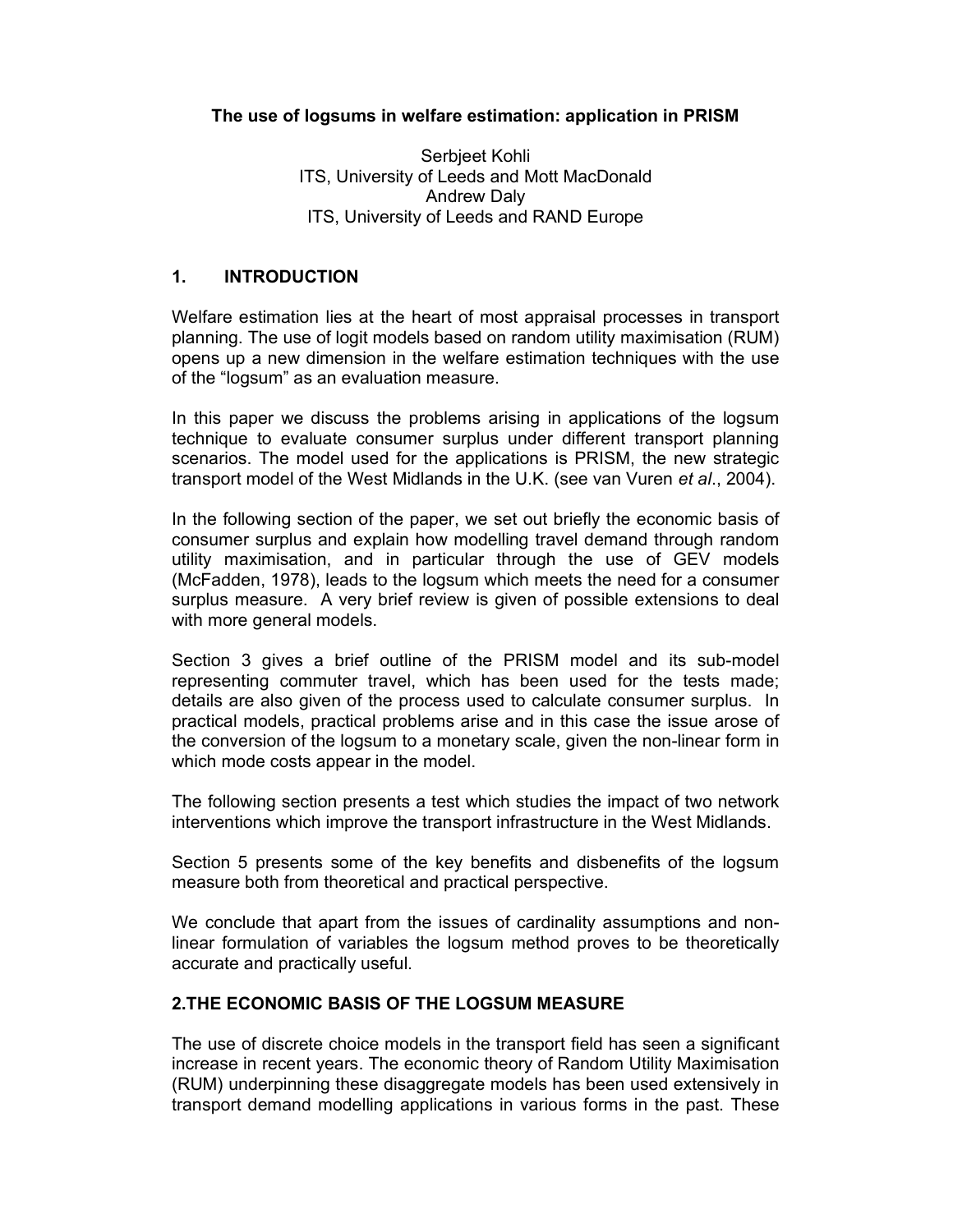applications range from simple mode choice to more complex mode, destination and time-of-day choice. However the extension of modelling applications into economic appraisal using RUM directly has been quite sparse.

The economic theory of RUM is very clear and is based on the concept of a rational utility-maximising economic agent. Probabilistic choice theory quite elegantly extends the utility-maximising notion under discrete choice situations to make the theory applicable. One of the primary reasons for the use of discrete choice models in the travel demand modelling field is due to the core nature of the theory which deals with 'individual choice'. The concept of deriving social surplus using the RUM with probabilistic discrete choice models has been present in the theory for a quite some time but has found few applications. Partly responsible for this neglect has been the complexity of the disaggregate models found in the applications relative to the conventional aggregate models. A few applications have been made recently (see de Jong et al., 2005, and the literature reviewed there), but this paper presents the first large-scale application in the UK of which we are aware.

With a few basic assumptions on the structure of utility functions, RUM can be extended to a computationally tractable form to provide the total consumer surplus as the 'logsum' in a discrete choice model. The strength of the logsum as a measure of consumer surplus lies in the variety of attributes of the alternatives that it can encapsulate within a single term. Depending upon the segmentation structure of the choice model the logsum term can also generate consumer surplus estimates for different market segments simultaneously.

## 2.1 Consumer surplus

To determine the worth of the implementation of a particular project or policy we need to compare what consumers are willing to pay to gain the benefits from the project against the actual costs of the project. The consumers' willingness to pay is considered to be the satisfaction that the consumers gain by the implementation of the project and is known as the gain in 'consumer surplus'. The concept of consumer surplus in welfare economics was originally formulated by French economist Dupuit (1844), coincidentally in discussing the value of public expenditure in a transport context. More formally the "willingness to pay" interpretation of the consumer surplus measure was demonstrated by Marshall (1920). Marshall treated consumer surplus as the excess price which a consumer will be willing to pay, over and above its market price, rather than go without the good as the measure of the consumer surplus. In the case of change in prices of a good from  $P_1$  to  $P_2$  due to implementation of a project the gain in consumer surplus is given by the shaded area in Figure 1.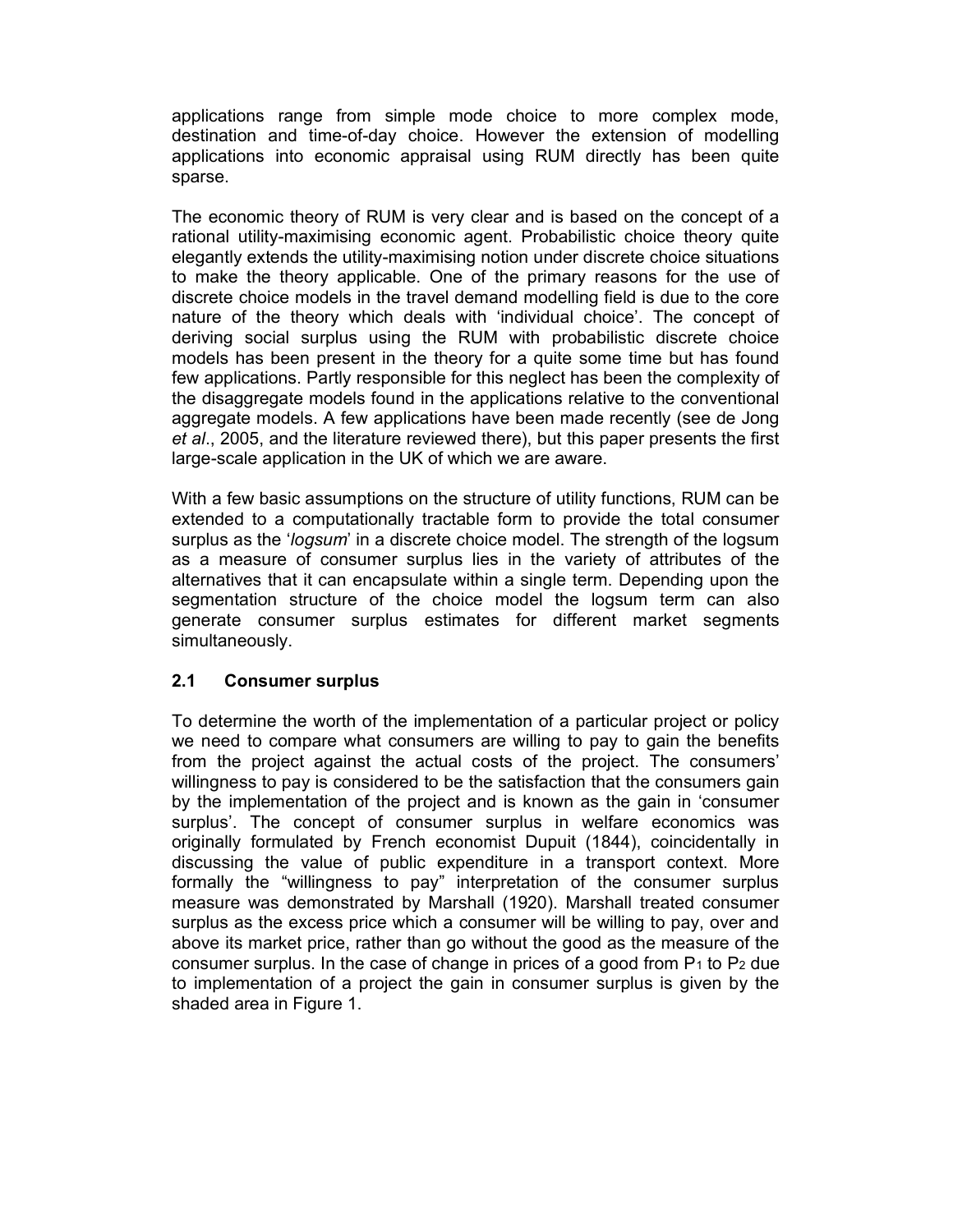

Figure 1: Consumer Surplus

For a linear approximation of a downward sloping demand curve, as shown above, the value of the consumer surplus can be estimated as the area under the demand curve using the well-known Rule of Half:

$$
CS = \frac{1}{2}(Q_1 + Q_2)^*(P_1 - P_2)
$$

where:  $Q_1$  and  $Q_2$  are quantities of the good demanded at prices  $P_1$  and  $P_2$ . Nearly all practical applications in the transport field use the Rule of Half to evaluate change in consumer surplus.

These Marshallian or 'uncompensated' demand curves subsume two distinct effects on consumer's choice: substitution effect (from other goods) and income effect (from increased/decreased purchasing power). As a result, if there are large income effects due to a price (or quality) change, the area under Marshallian demand curves does not accurately represent the compensation that the consumers are willing to accept (or pay) for a price (or quality) change which would leave them at their original levels of satisfaction.

In contrast, a compensated demand curve represents "a pure substitution effect, which is always to increase demand of a good whose price has fallen" (Pearce and Nash, 1981 p93). The uncompensated demand curve represents both substitution and income effects. If the income effects of a price change for a particular good are small, e.g. if the expenditure on the good is a small proportion of the total income, then the compensating variation (CV) can be considered to be equivalent to the Marshallian consumer surplus (CS). Although CV, originally developed by Hicks (1956), has been considered to be the more appropriate measure for evaluating welfare changes, CS tends to be the most widely used measure in practice. Marshallian demand curves are easier to observe and estimate and also for several goods income effects are relatively small, hence CS suffices as a welfare evaluation measure. Under these assumptions the rule of a half formulation for the calculation of CS, with a linearity assumption for the uncompensated demand curve, has generally been considered to be acceptable.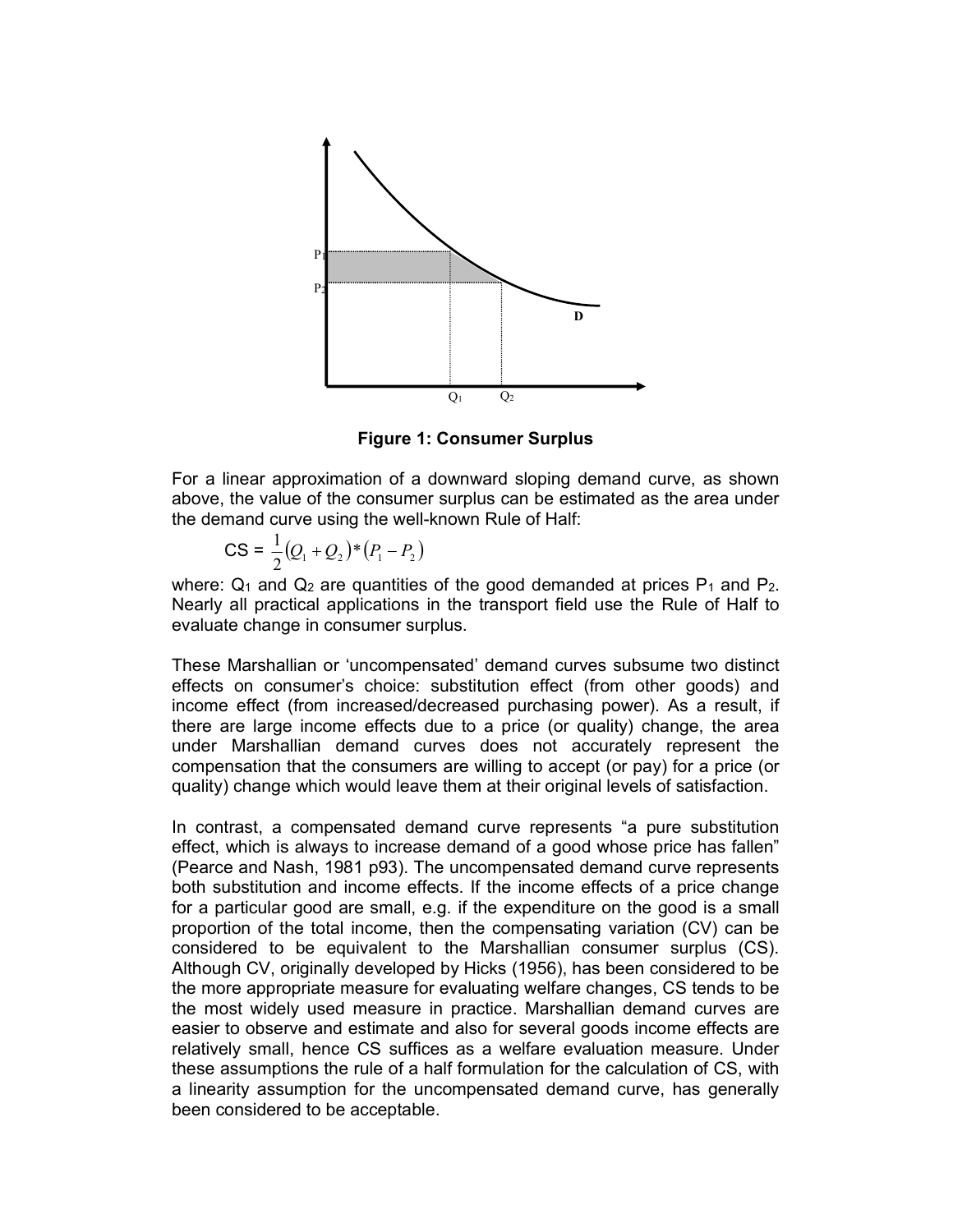## 2.2 Random utility maximisation (RUM)

Random Utility Maximisation (RUM) is derived from individual choice theory under discrete choice situations. Marschak (1960) and Block and Marschak (1960) formulated the first RUM based models using a probabilistic choice theory of individual choice. Consumers are assumed to have consistent and transitive preferences over the alternatives available in their choice set. The attractiveness of each alternative can then be translated into a real valued monotonic function called the 'utility function'.

It is important to note that the category of utility being discussed here is ordinal utility which can be subjected to any order-preserving transformation. Under continuous choice situations the utility maximisation assumptions can be shown to result in classical demand curves. However with discrete choice situations, i.e. where the alternatives are mutually exclusive, direct integration is not possible and therefore the utility functions are used directly to model consumer behaviour. Within the discrete choice framework the choice sets consist of alternatives that are mutually exclusive, exhaustive and finite.

A key issue in the definition of utility functions is that an observer does not know the exact value of these utilities, as there are elements in the actual utilities that cannot be observed. For this reason, the utility function is formulated as:

$$
U_{in} = V(x_{in}, s_n) + \varepsilon(x_{in}, s_n) = V_{in} + \varepsilon_{in}
$$

where:  $U_{in}$ : Utility of alternative *i* for an individual (decision maker) *n*;

 $x_{in}$ : Attributes of alternative *i*:

 $s_n$ : Socio-economic characteristics of individual  $n$ :

 $V_{in}$ : is the observed (systematic) element of utility; and

 $\varepsilon_{in}$ : is the unobserved element of utility.

The observer can consider the unobserved element  $\varepsilon$  of the utility to be randomly distributed over the population. Manski (1973) gives four explicit sources of the randomness:

- 1. unobserved attributes of the alternatives and the individuals;
- 2. unobserved taste variation among the individuals making decisions;
- 3. unobserved errors and imperfect information of the attributes of the alternatives and the individuals; and
- 4. unobserved random errors in the relationship between the proxy variables used instead of actual attributes and the attributes itself.

With randomness in the utilities the selection of the highest utility alternative can now be expressed only in a probabilistic form, by assuming some distribution of the error term.

However, the specification of this distribution of the random terms invalidates the ordinal utility assumption and converts the utility specification to cardinal utility. Batley (2006) discusses the cardinal vs. ordinal utility structure used in applied RUM models and concludes that most of the implementations of RUM carry cardinal utility characteristics. The debate on reconciliation of these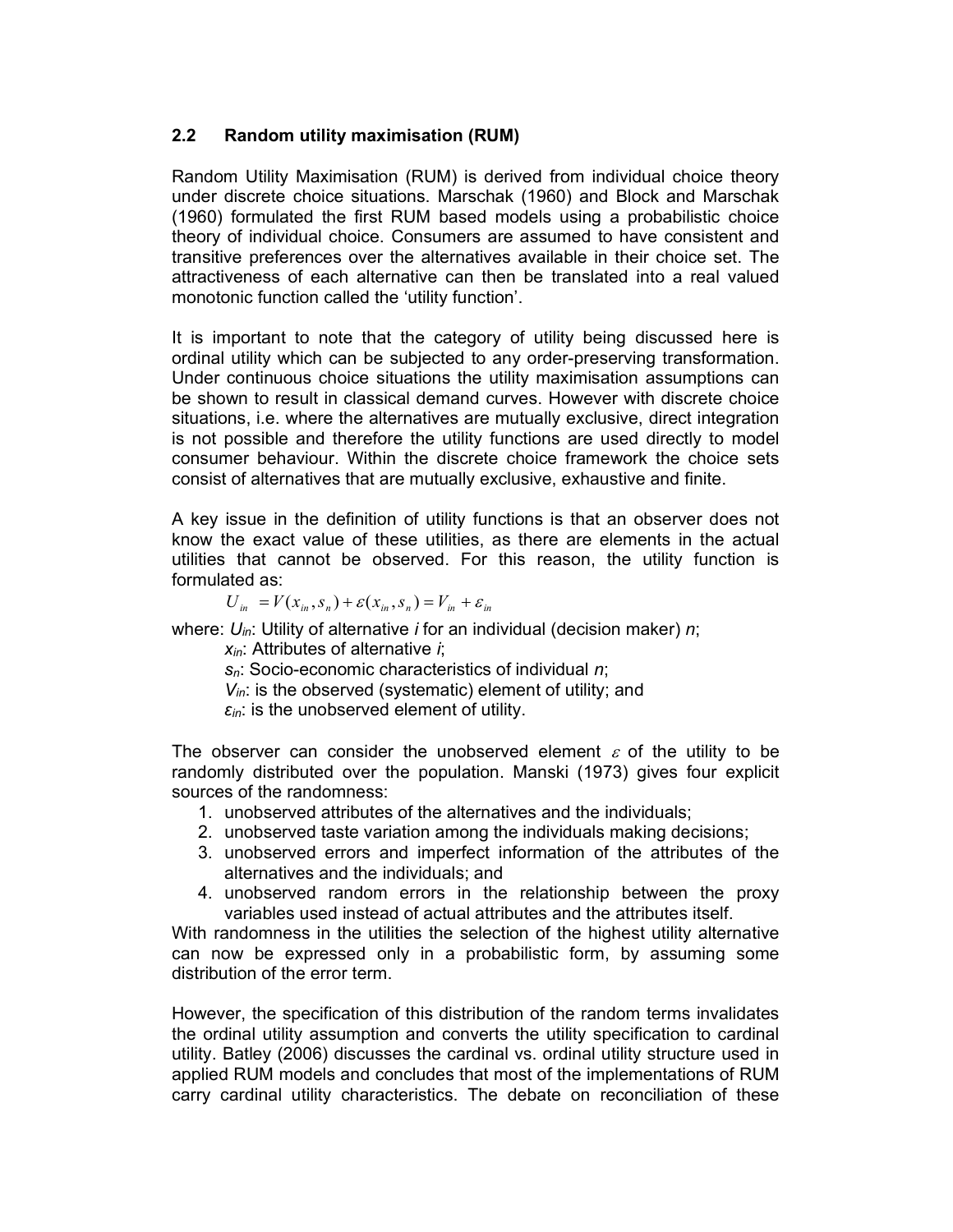cardinality assumptions of utilities, taken to make RUM applicable, with classical welfare economics based ordinal utilities is ongoing.

### 2.3 The logsum as a measure of consumer surplus

The choice probability function under a RUM framework can be considered as the expected uncompensated demand curve of a particular alternative (Small and Rosen, 1981). Consumer surplus can be defined as the maximum utility, in monetary terms, that an individual receives by choosing the alternative in a choice situation. Therefore consumer surplus will be equivalent to the indirect utility of the alternative that is chosen by the individual to maximise the individual's own utility. Mathematically: ality assumptions of utilities, taken to make RUM applicable, with<br>al welfare economics based ordinal utilities is ongoing.<br>The logsum as a measure of consumer surplus<br>oice probability function under a RUM framework can b The logsum as a measure of consumer surplus<br>bice probability function under a RUM framework can be considered as<br>eected uncompensated demand curve of a particular alternative (Small<br>sen, 1981). Consumer surplus can be def

$$
CS_n = \frac{1}{\alpha_n} (\max_i (U_{in} \forall i))
$$

where:  $CS_n$ : consumer surplus of individual  $n$ ;

 $\alpha_n$ : marginal utility of income of individual n i.e.  $dU_n/dY_n$  where  $Y_n$  is the income of individual n and  $U_n$  is the overall utility; and

 $U_{in}$ : utility of individual n when alternative *i* is chosen.

As the value of the utility is not observed only the expected consumer surplus  $(E(CS_n))$  can be estimated by:

$$
E(CS_n) = \frac{1}{\alpha_n} E(\max_i (U_{in} \forall i))
$$

Under the condition of a translationally invariant distribution of the random elements of utility  $(\varepsilon_{in})$  Williams (1977) and Ben-Akiva and Lerman (1979) have shown that:

$$
\frac{dE\big(\max_i\big(U_{in}\big)\big)}{dV_{in}} = P_{in}
$$

where:  $P_{in}$ : Probability of alternative *i* being chosen by individual *n*; and

 $V_{in}$ : is the observed (systematic) element of utility of alternative *i*. For identically and independently distributed Gumbel disturbances, which is the logit model formulation, Williams (1977) and Small and Rosen (1981)

As the value of the utility is not observed only the expected consumer surplus  
\n
$$
(E(CS_n))
$$
 can be estimated by:  
\n
$$
E(CS_n) = \frac{1}{\alpha_n} E(\max_i(U_m \forall i))
$$
\nUnder the condition of a translationally invariant distribution of the random elements of utility  $(\varepsilon_n)$  Williams (1977) and Ben-Akiva and Lerman (1979)  
\nwhere:  $P_{in}$ : Probability of alternative *i* being chosen by individual *n*; and  $dV_{in}$ : is the observed (systematic) element of utility of alternative *i*.  
\nFor identically and independently distributed Gumbel disturbances, which is the logit model formulation, Williams (1977) and Small and Rosen (1981)  
\nshow that:  
\n
$$
\frac{dE(\max_i(U_m))}{dV_{in}} = P_{in} = \frac{e^{V_m}}{\sum_i e^{V_m}}
$$
\n
$$
E(\max_i(U_m)) = \int \frac{e^{V_m}}{2e^{V_m}} = \ln \sum_i e^{V_m} + C
$$
\nwhere C is an unknown constant representing the fact that absolute level of utility cannot be measured. The expression  $\ln \sum_i e^{V_{in}} + C$   
\nwhere C is an unknown constant representing the fact that absolute level of utility cannot be measured. The expression  $\ln \sum_i e^{V_{in}}$  effectively gives the consumer surplus for an individual in a logit model formulation – hence the

where C is an unknown constant representing the fact that absolute level of utility cannot be measured. The expression In  $\sum e^{\sqrt{u}}$  effectively gives the consumer surplus for an individual in a logit model formulation – hence the name "logsum".  $E(CS_n)$  is the average consumer surplus of the segment of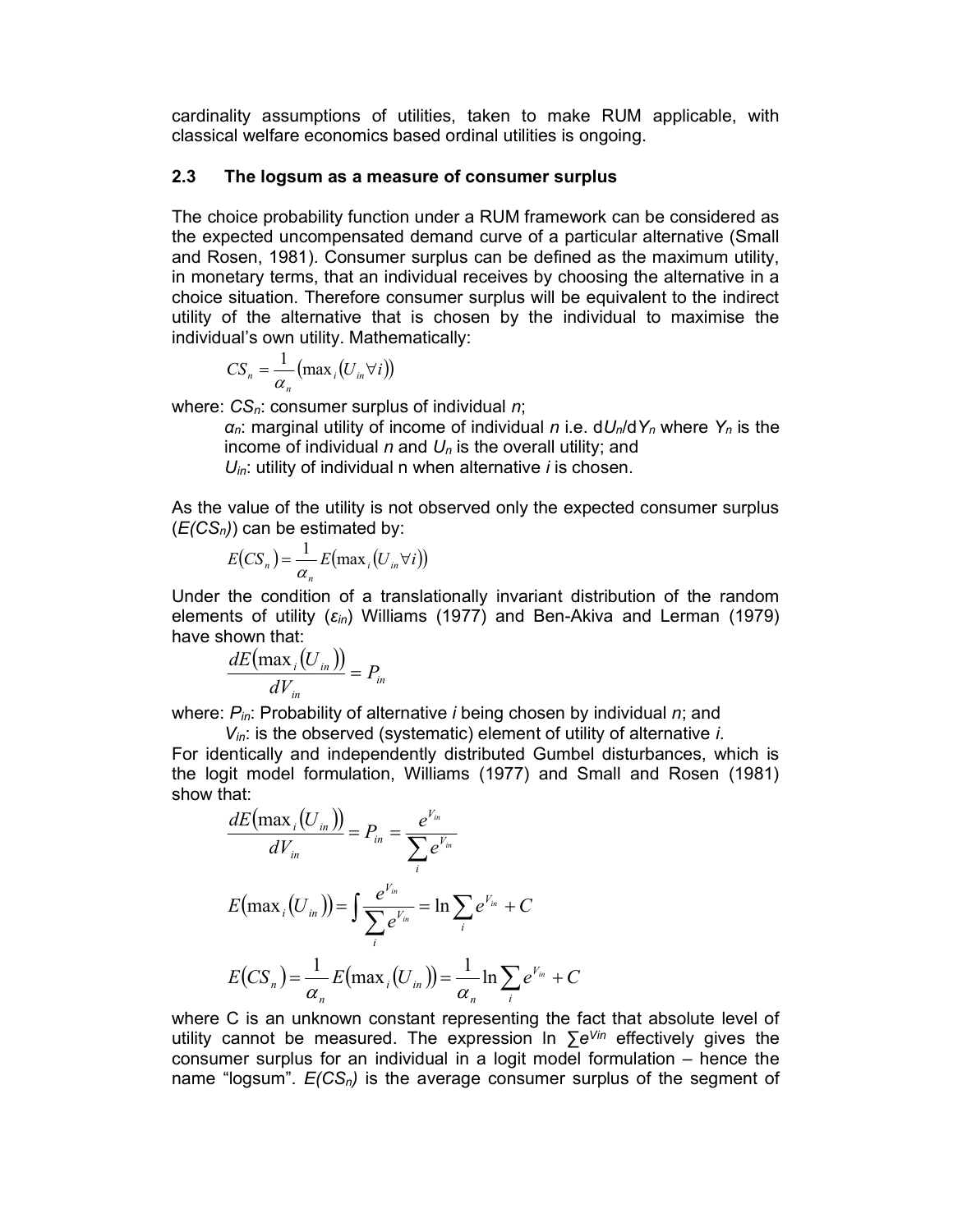population which is represented by individual  $n$ , i.e. the representative utilities  $(V_{in})$  of the population segment are same.

The common approach for calculating the total consumer surplus is by taking a weighted sum of the average consumer surpluses where the weights are the numbers of people in each segment which have the same representative utilities (Train, 2003). Here the assumption is of equal weights given to each segment of society and hence a pure linear addition of consumer surpluses not only implies cardinality of utilities, but also leads into a controversial value judgement on the distributive impacts of policy. One benefit of obtaining surpluses for different segments, by income or other variables, is the capability to inform the decision maker regarding the distributive impacts of the policy.

Apart from these issues, in simple terms the integral of logit choice probability is the logsum. Since the choice probability becomes the demand curve in discrete choice situations, the logsum becomes the consumer surplus (area under the demand curve).

McFadden (1978, 1981) extended the RUM based models by formulating the Generalised Extreme Value (GEV) family of models which allow for correlation of the unobserved elements of utilities of the alternatives. McFadden's GEV theorem states that:

If G is a non-negative and linear homogenous of-degree  $\mu$  ( $\mu$ >0) function of Y<sub>i</sub>≥0 (where Y<sub>i</sub>= expV<sub>i</sub> with V<sub>i</sub> being the representative utility of alternative  $i$ ) i.e.

 $G(\alpha Y_1, \alpha Y_2, \ldots, \alpha Y_n) = \alpha^{\mu} G(Y_1, Y_2, \ldots, Y_n);$ 

such that lim<sub>Yi→∞</sub>  $G = \infty$   $\forall$  *i*; and the mixed partial derivatives of G exist and are continuous with non-positive even and non-negative odd mixed partial derivatives;

then the probability of alternative  $i$  being chosen by an individual is given by:

$$
P_i = \frac{Y_i \left(\frac{\partial G}{\partial Y_i}\right)}{\mu G}.
$$

and the average utility of the chosen alternative, which is equivalent to

consumer surplus, is given by  $\mu$  $log G$ .

A large number of formulations of G have been created to give different model forms. For example  $G=\sum Y_i$  gives the simple multinomial logit model (MNL) and log G is the logsum measure as discussed above. For more complex G functions log G gives a generalised form of logsum for the family of GEV models.

A very common application of GEV models is in the form of the nested logit model where the alternatives are considered as ordered in a nested tree structure. The utilities of alternatives in different nests are considered to be iid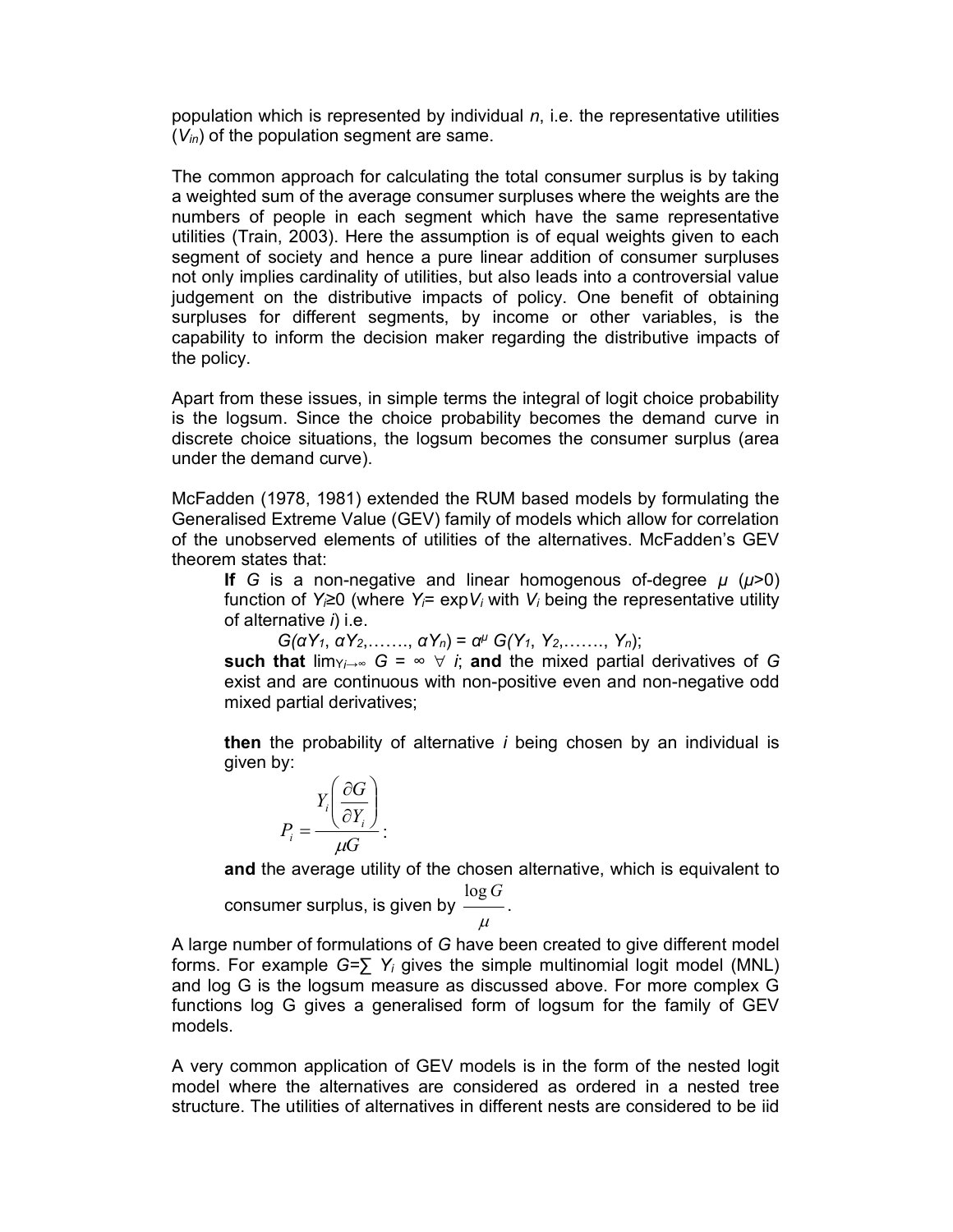but not within a nest. If i alternatives are partitioned in  *non-overlapping* subsets (nests)  $B_1$ ,  $B_2$ ,...,  $B_m$  then  $G = \sum_{i=1}^{m} \left( \sum_{i=1}^{m} Y_i \right)^2$ J ).  $\overline{\phantom{a}}$  $\setminus$ ſ  $=$  $\in$ m  $i \in B$ , i m  $G = \sum \sum Y_i$ 1 λ gives a two-level nested

logit GEV model with (1–λ) representing a measure of the correlation in the unobserved utilities of the alternatives in nest  $m$ . In this model the homogeneity parameter  $\mu = \lambda$ .

Further extensions to the nested logit model can be achieved by the use of a multi-level nesting structure. For example, a three level nest structure in a mode choice situation could be applied by partitioning the alternatives into highway (car-driver, car-passenger) and public transport (train, bus) nests and then further partitioning the public transport alternatives into access mode alternatives like car-driver access to train, car-passenger access to train etc.. In these models the homogeneity parameter  $\mu$  would be given by the product of all the structural parameters. Note that this property derives from the way in which the model is normalised and different valid specifications are also possible (see Daly, 2001).

The key result for each of the GEV based models is that a logsum formulation exists which can be used for consumer surplus calculation after correcting by the homogeneity parameter.

# 2.4 Further theoretical developments

The logsum formulation as a welfare benefit measure (CV) has also been derived by Small and Rosen (1981) from first principles for price and quality changes. In cases where income effects are considered to be an important aspect of appraisal of a policy or an intervention (Jara-Diaz and Videla, 1990) or income is considered to enter the utility functions in a non-linear form (Herriges and Kling, 1999) more complex formulations and procedures are required to derive consumer surplus measures from discrete choice models.

Most of the early research in RUM from the 1970's to the 1990's relied upon the linearity assumption of income in utility functions. The reason for imposition of this assumption can partly be explained by the complexities involved in estimating non-linear models and the difficulty in computing welfare benefits with these models. Another possible reason for using this assumption could be that the development and utilisation of most RUM models have been in the developed part of the world and the policies and interventions appraised using these models are generally are not considered to change users costs relative to their income. The primary developments under these assumptions in RUM models during this period were on generalisation of distribution of the random errors in utility definition to develop more complex models.

More recently during late 1990's and 2000 onwards further theoretical developments have taken place where the linearity of income assumption has been relaxed and methodologies developed to estimate welfare benefits from RUM models with non-linear income effects. One of the key contributions in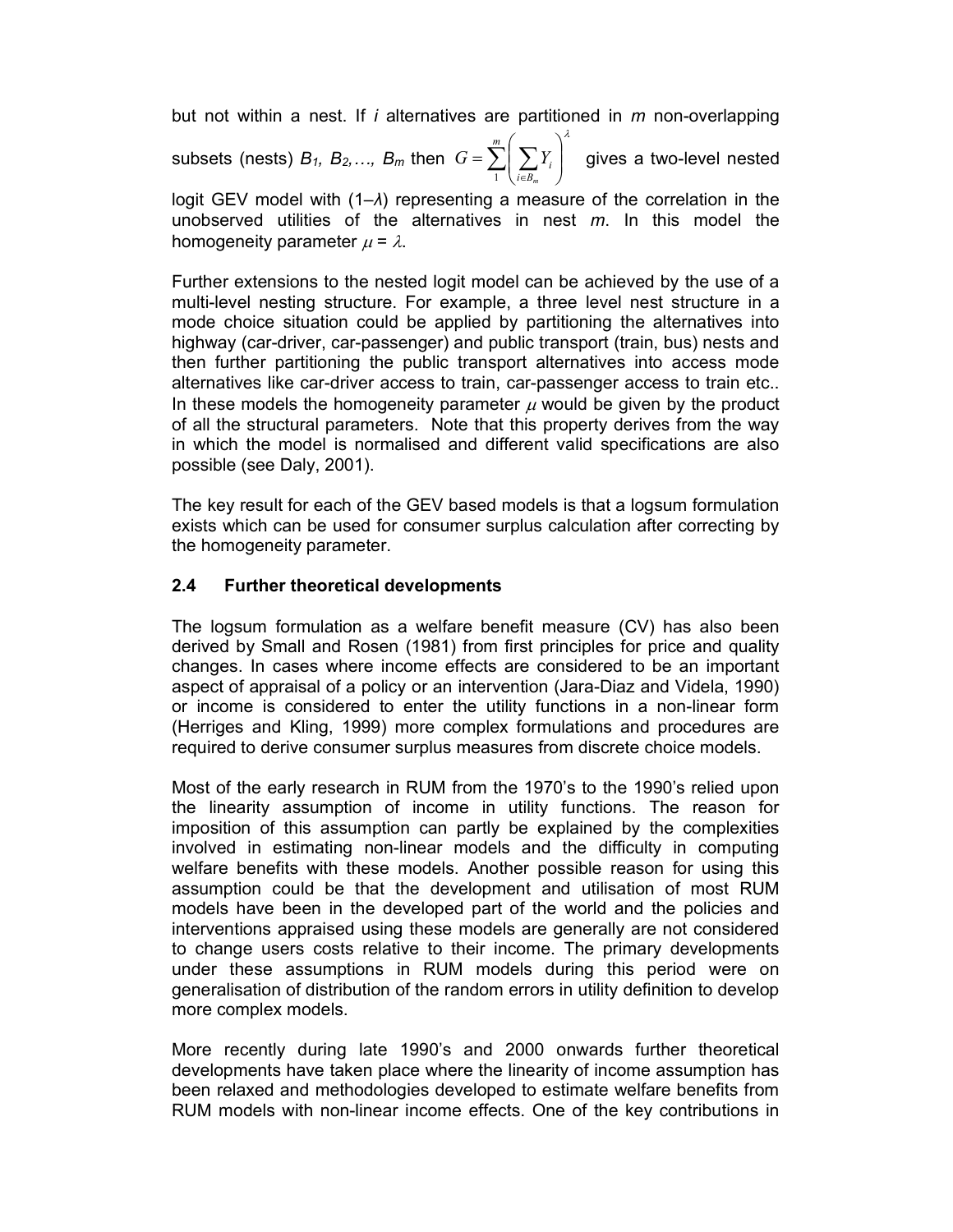this field has been by McFadden (1995, 1997, 1999). McFadden demonstrates the difficulty in estimating exact willingness to pay as the income reduction that keeps the consumer's expected utility constant in before and after conditions when the utility function is non-linear in income. The standard logsum formulations discussed earlier are no longer applicable to evaluate consumer surplus in this case.

Herriges and Kling (1999) have further investigated approaches available for calculating welfare benefits from RUM models with non-linear income effects. Karlstrom (2000) presents an alternative approach with direct calculation for GEV models. Further theoretical research in this area is ongoing, e.g. by Daly (2004) and Dagsvik and Karlstrom (2005).

## 3. PRISM: THE MODEL USED

PRISM (Policy Responsive Integrated Strategic Model) West Midlands was developed between 2002 and 2004 by Mott MacDonald and RAND Europe to support the policies of the West Midlands local authorities, CENTRO (the public transport authority) and the Highways Agency (see van Vuren, 2005). It is a disaggregate multi-modal transport model with a detailed network representation.

PRISM's primary study area is the former West Midlands County, also referred to as the West Midlands metropolitan area, which comprises seven metropolitan districts. The highway and public transport networks of PRISM extend to cover the entire UK but the level of detail in network representation is much higher in the areas within and in the immediate vicinity of the West Midlands metropolitan area.

The version of PRISM used in this study is the version currently being used for applications. Further developments of the model to incorporate income segmentation, car-passenger cost sharing etc. are currently ongoing and these will be particularly important for investigating the distributional effects of policy in conjunction with the use of logsums.

## 3.1 Structure of PRISM

PRISM can be viewed as a system of models, with a number of sub-models interacting with each other, common to several strategic models. A simplified model structure is illustrated in Figure 2.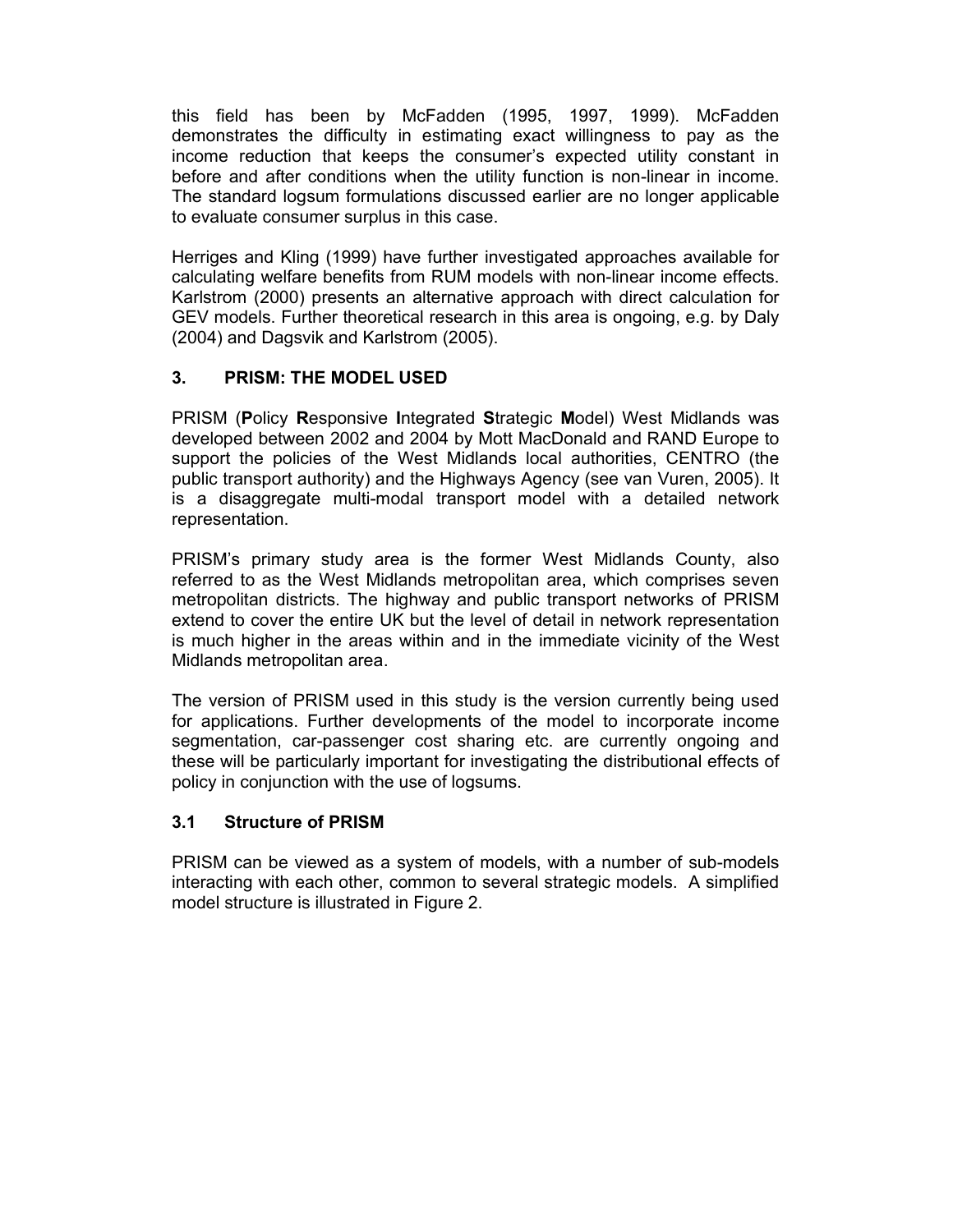

Figure 2: Structure of the model adapted from: PRISM Freight Model Presentation (2006) -

The travel demand model of PRISM consists of the following key components (Daly et al., 2004):

- Population and Car Ownership Forecast Model: which predicts the detailed composition of the future West Midlands population using prototypical sample enumeration techniques (Daly, 1998) and the growth in car ownership in the West Midlands using the model developed for UK National Transport car ownership forecasts (Whelan, 2001).
- Travel Demand Forecasting Models: a series of sub-models for different travel purposes modelling travel responses of the predicted population such as public transport (PT) pass ownership, mode and destination choice, time period choice, tour frequency and PT access mode and station choice. The travel demand model system of PRISM consists of:
	- o 6 home-based tour models for commute, other, shopping and education (3 education models) travel;
	- $\circ$  3 trip models for non-home based employer business, non-home based other travel and home-based employer business trips; and
	- o an Airport trip origin and mode choice model.
- **Final Processing Model:** converts the travel demand model outputs to trip matrices for different modes and purposes and pivots with respect to base matrices (Daly et al., 2005) to give forecast matrices to be assigned on the network model.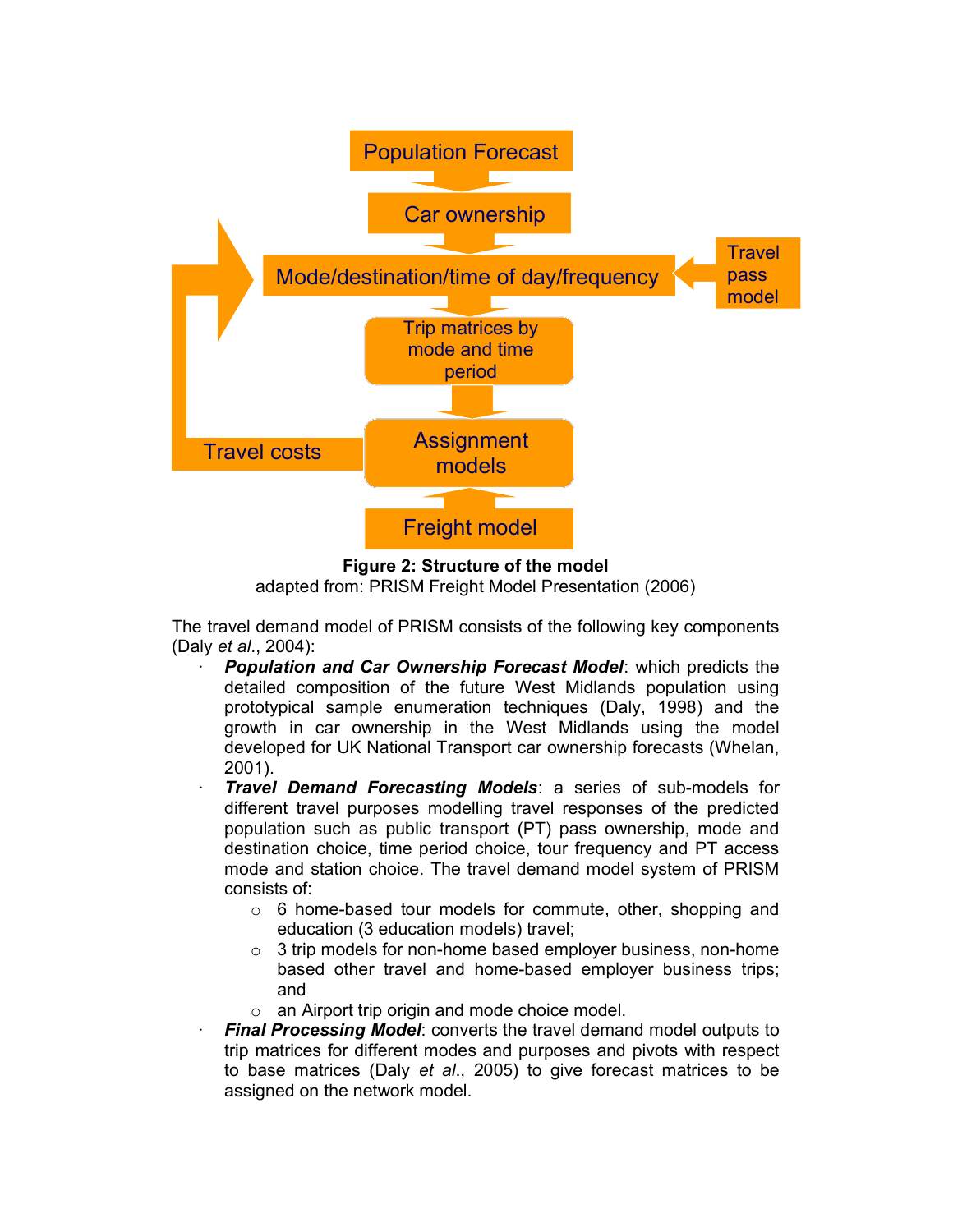Each of the home-based tour models in PRISM includes frequency, mode, destination and time-of-day choice responses except for the education travel models that do not have the time-of-day choice component in their structure. The unit of travel for all home-based travel, except business travel, is a homebased tour, defined as a series of linked journeys starting and finishing at the traveller's home.

Amongst the 9 different travel demand models in PRISM the home-based commute tour model was chosen for this study for calculation of consumer surplus using logsums. The main reasons for use of the commute model were the following.

- · It covers all the primary demand responses such as PT pass ownership, mode, destination, time-of-day, PT access mode and station choice and frequency.
- $\cdot$  It has a very detailed segmentation of the population by car availability, pass ownership etc. which is useful in assessment of the impact of a policy or a scheme on different users.
- A large number of policies and schemes are focused on relieving the peak period problems such as congestion, hence primarily benefiting the commuters. Therefore analysis of the commuter benefits would be a good indication of the overall benefit of the policy or the scheme being tested.
- The resources available for testing and analysing the logsum method were limited hence the study concentrated on a single model only.

The commuter model is discussed in further detail in the section below.

## 3.2 PRISM commute model

The home-based commute tour model is a nested logit model. Eight modes are represented:

- $\cdot$  car driver, for which a time period choice model is also applied;
- · car passenger;
- · train, which includes metro and bus as possible access modes, for which also access mode choice and station choice for car drivers and car passengers are modelled;
- metro, which may include bus as an access mode, for which access choices are modelled as for train;
- · bus, for which the only access considered is by walking;
- · taxi;
- cycle; and
- · walk.

In addition to modelling choices among modes, time periods and access choices, the model predicts choice of destination and travel frequency. All of these choices are fully linked in the nested logit structure.

The models were estimated from a combination of conventional home interview, Stated Preference and station intercept surveys. The estimation procedure was somewhat complicated, because of the combination of data types and the need to estimate the structural parameters. However, in the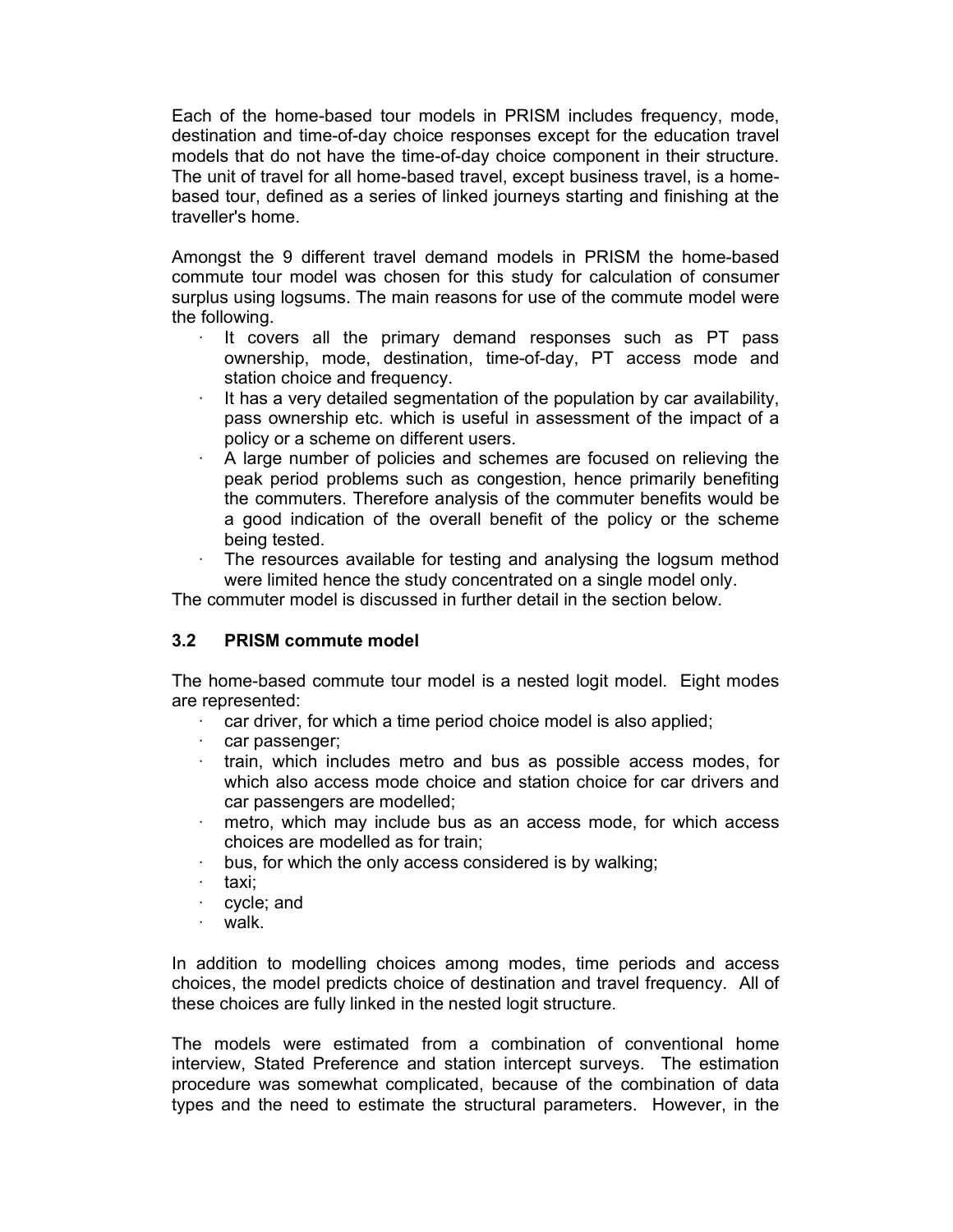## Table 1: Segmentation in the Commute model (I) Mode-Destination segmentation:

| Table 1.                                                                                     | model are: car availability, working status, gender, pass ownership and<br>occupation. The individual segments under these dimensions are as shown in             |                                                          |                                                                 |                                                                                                                                                                    |
|----------------------------------------------------------------------------------------------|-------------------------------------------------------------------------------------------------------------------------------------------------------------------|----------------------------------------------------------|-----------------------------------------------------------------|--------------------------------------------------------------------------------------------------------------------------------------------------------------------|
| <b>Car availability</b><br>(6 segments)<br>No cars in household<br>No licence, one-plus cars | Table 1: Segmentation in the Commute model<br>(I) Mode-Destination segmentation:<br><b>Working Status</b><br>(2 segments)<br>Full time worker<br>Part time worker | <b>IGender</b><br>(2 segments)<br>Male<br><b>IFemale</b> | Pass ownership<br>$(5$ segments)<br>Centrocard<br>Bus-only pass |                                                                                                                                                                    |
|                                                                                              |                                                                                                                                                                   |                                                          |                                                                 | economic characteristics. The dimensions of segmentation in the commute                                                                                            |
|                                                                                              |                                                                                                                                                                   |                                                          |                                                                 | To reflect different behavioural characteristics of individuals which affect their<br>travel behaviour it is essential to segment the population by various socio- |
|                                                                                              |                                                                                                                                                                   |                                                          |                                                                 |                                                                                                                                                                    |

## (II) Frequency segmentation: mode-destination segments, plus:

| <b>Occupation</b>                       |
|-----------------------------------------|
| $(3$ segments)                          |
| Manager/professional, skilled           |
| manual/foreman/supervisor, other manual |
| <b>Other clerical non-manual</b>        |
| Other occupation types                  |

The population forecasting model predicts the number of people in each of the 72 segments (car availability working status, gender and occupation, i.e. 6\*2\*2\*3) for each of the home zones in the modelled area. The pass ownership model is used to calculate the probabilities of owning different types of PT passes for each mode-destination segment as the pass owning determines the PT cost of travel in the model.

The commute tour frequency model is applied at each individual segment level for each home zone. The frequency model has an accessibility component so that an improvement in accessibility from a particular zone results in increased number of tours. However the difference is minuscule (0.02%) in most cases as the accessibility coefficient in the frequency model is quite small.

In the model estimation stage a large number of utility formulations were tested using the commuter tour data available from the data sources. This process led to a rich range of variables included in the utility specification of the model. One important variable to note here is the cost variable which has been included in the model in logarithmic form. The primary reason for using the log cost formulation is the better model fit obtained by this specification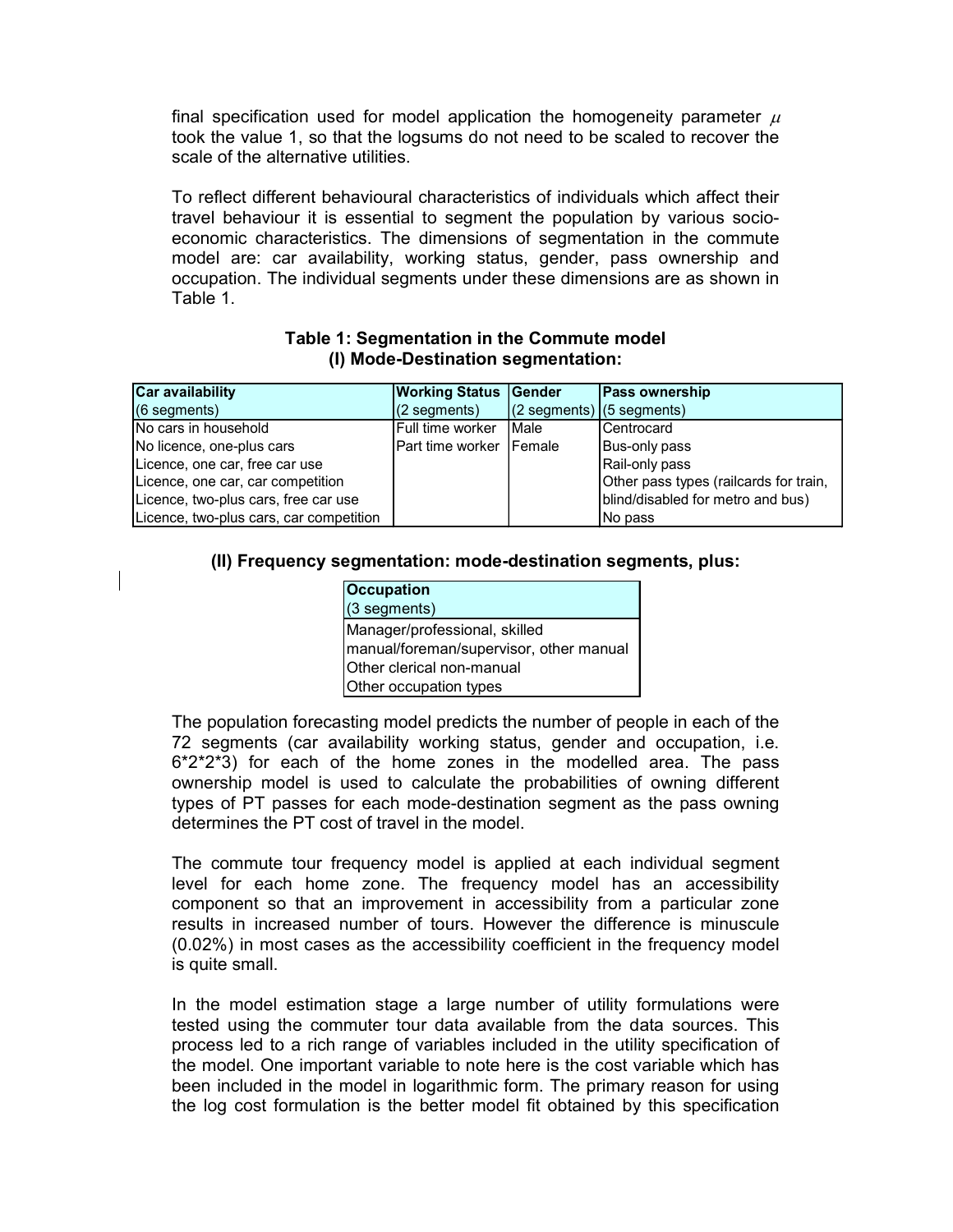(Fox, 2004). This formulation has important implications for the logsum method used to calculate consumer surplus which are discussed in more detail in the section below.

## 3.4 Calculation of the consumer surplus

The consumer surplus for each particular segment  $s$  in each home zone  $o$  is calculated by multiplying the logsum difference between the "Do Something" scenario (superscript 1) and the "Do Minimum" scenario (superscript 0) by the number of tours made by people in that segment:

$$
CS_{\omega}^{u} = \tau_{os}^{1} \bigg( \ln \sum_{n} \exp(V_{ons}^{1}) - \ln \sum_{n} \exp(V_{ons}^{0}) \bigg)
$$

where:  $CS_{\infty}^{u}$ : consumer surplus (in the units of V);

 $\tau_{_{OS}}^1$  : number of tours; and

 $V_{\text{ons}}^1$ ,  $V_{\text{ons}}^0$ : representative utility of alternative n in the relevant scenarios.

It should be noted that the logsum is calculated over the mode, destination and time period choices, i.e. excluding the frequency model. This is done because the logsum from the frequency model would not be very responsive to travel time changes, as the coefficient in that model is very small. In consequence the formula above is calculated over tours, not over persons. The frequency model predicts tours in the two scenarios that depend slightly on the accessibility measure in each case, thus complicating the consumer surplus calculation. Calculation for the consumer surplus using an average number of tours ((  $\tau_{os}^1 + \, \tau_{os}^0$  )/2) was carried out but the results were not found to be significantly different and "Do Something" tours (  $\tau_{os}^1$  ) have been used in the calculations.

As discussed above the commute model in PRISM has a log cost variable in its utility definition. The non-linearity of the cost variable causes a problem in calculating the marginal utility of income/money which is required for monetising the maximum utility difference to give the consumer surplus in monetary terms. Part of the utility function is:

 $U_{in} = \alpha_{i}$ Time +  $\alpha_{i}$  Log(Cost) + ........

So that the marginal utility of income is:

$$
\frac{\partial U_{in}}{\partial Cost} = \alpha_c \frac{1}{Cost}
$$

which complicates the monetisation of logsums as the cost varies over different alternatives. As an approximation de Jong et. al. (2005a) and Rohr (2006) suggest evaluation of the cost coefficient as:

$$
\frac{\partial U_{in}}{\partial Cost} = \alpha_c E \bigg( \frac{1}{Cost} \bigg)
$$

where E(1/Cost) is the expected value of the 1/Cost per tour for a alternatives which have a cost, averaging over modes and destinations. The assumption is thus that users of modes which do not have a cost would have the same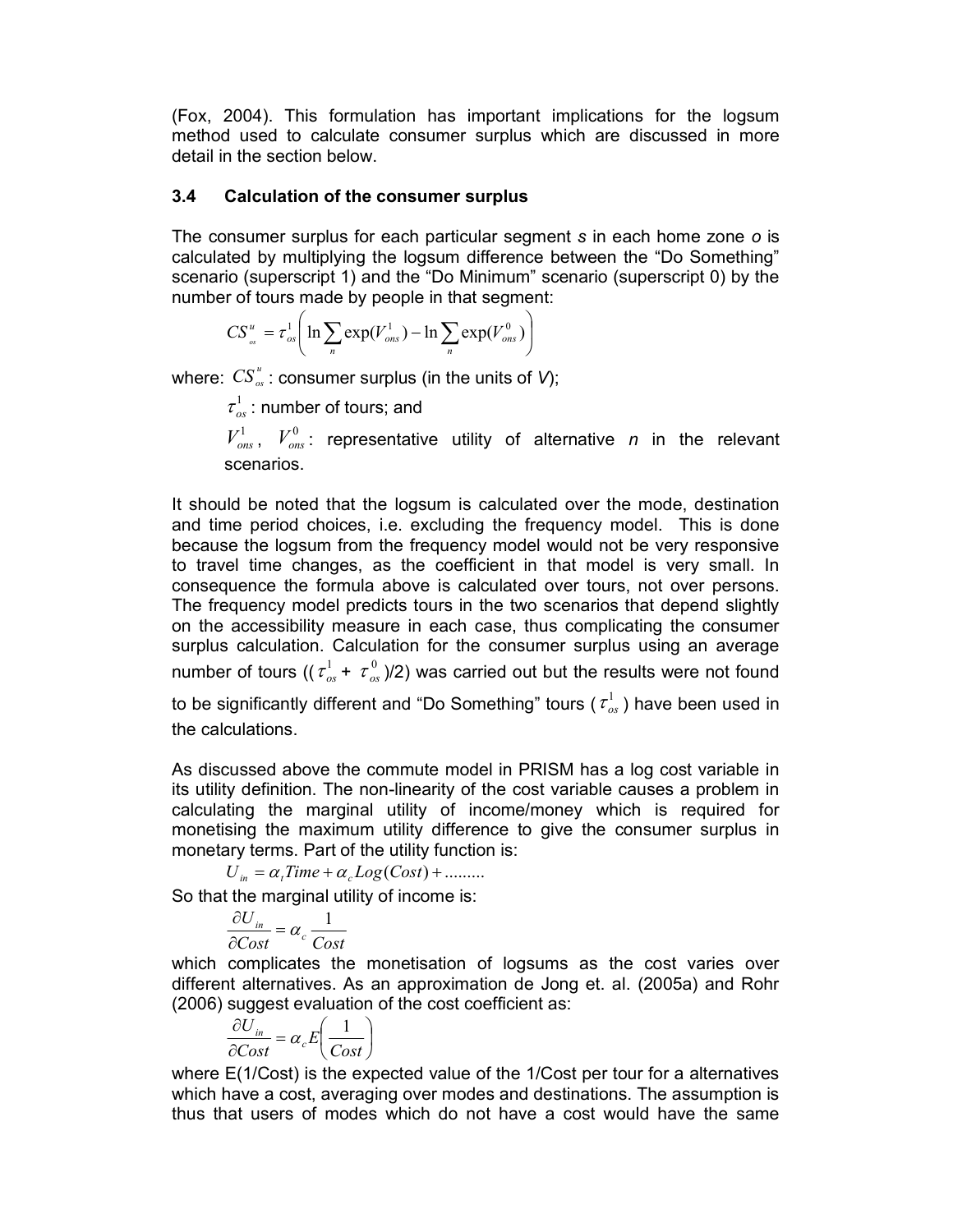marginal disutility of expenditure. To convert the consumer surplus from logsum units to money units the following approximation is used:

$$
CS_{os}^{m} = \frac{CS_{os}^{u}}{\alpha_c E\left(\frac{1}{Cost}\right)} = \frac{\tau_{os}\left(\ln \sum_{n} exp(V_{ns}^{1}) - \ln \sum_{n} exp(V_{ns}^{0})\right)}{\alpha_c E\left(\frac{1}{Cost}\right)}
$$

where now  $CS_{\infty}^{m}$  gives the consumer surplus of users in home zone o and segment s in money units. Here there is an implicit assumption that the baseyear cost average is applicable for both future-year scenarios, but it seems necessary to keep the cost scale uniform to avoid perverse effects.

An alternative method to monetise the logsums based consumer surplus is also suggested by de Jong et al. (2005a). This involves converting the consumer surplus to time units by using the travel time coefficient and then applying a value of time (VOT) estimate to obtain benefits in monetary terms:

$$
CS_{os}^{m} = \left(\frac{CS_{os}^{u}}{\alpha_{t}}\right) * VOT
$$

The VOT estimate used can be taken either from the values implied by the model or from published values. This process avoids the difficulty caused by the linearisation procedure.

# 4. RESULTS OF THE TEST

The tests were made in the context forecasts for the year 2021 made by the PRISM application team. It should be stressed that the results obtained in these tests are purely illustrative, as only commuter travel has been used and a full pivoting procedure has not been carried out for the results presented here, although the runs are fully equilibrated. Further, the benefits are calculated for an average working day and have not been annualised or discounted. No costs of implementation or operation have been calculated.

The 2021 Reference Case, which was used as the "Do Minimum", incorporated a substantial number of network improvements (WMRA, 2006). Additionally, a 9% growth in the number of households and 11% growth in employment across the West Midlands area are assumed, varying over the study area, with suitable assumptions relating to demographic developments, income and car ownership.

To calculate the change in consumer surplus for the commuters as a result of the implementation of "Do Something" scenario the methodology outlined in the previous section was used. All the results are presented for six car availability segments and five PT pass-ownership segments. One of the benefits of obtaining benefits by these segments is the ability to assess the impact on different segments of society. Also the impacts on public transport users can be inferred from the benefits calculated for different pass owning segments. A key benefit of this analysis as a policy instrument is the information that a decision maker can have regarding the distributional consequences of a scheme or a policy.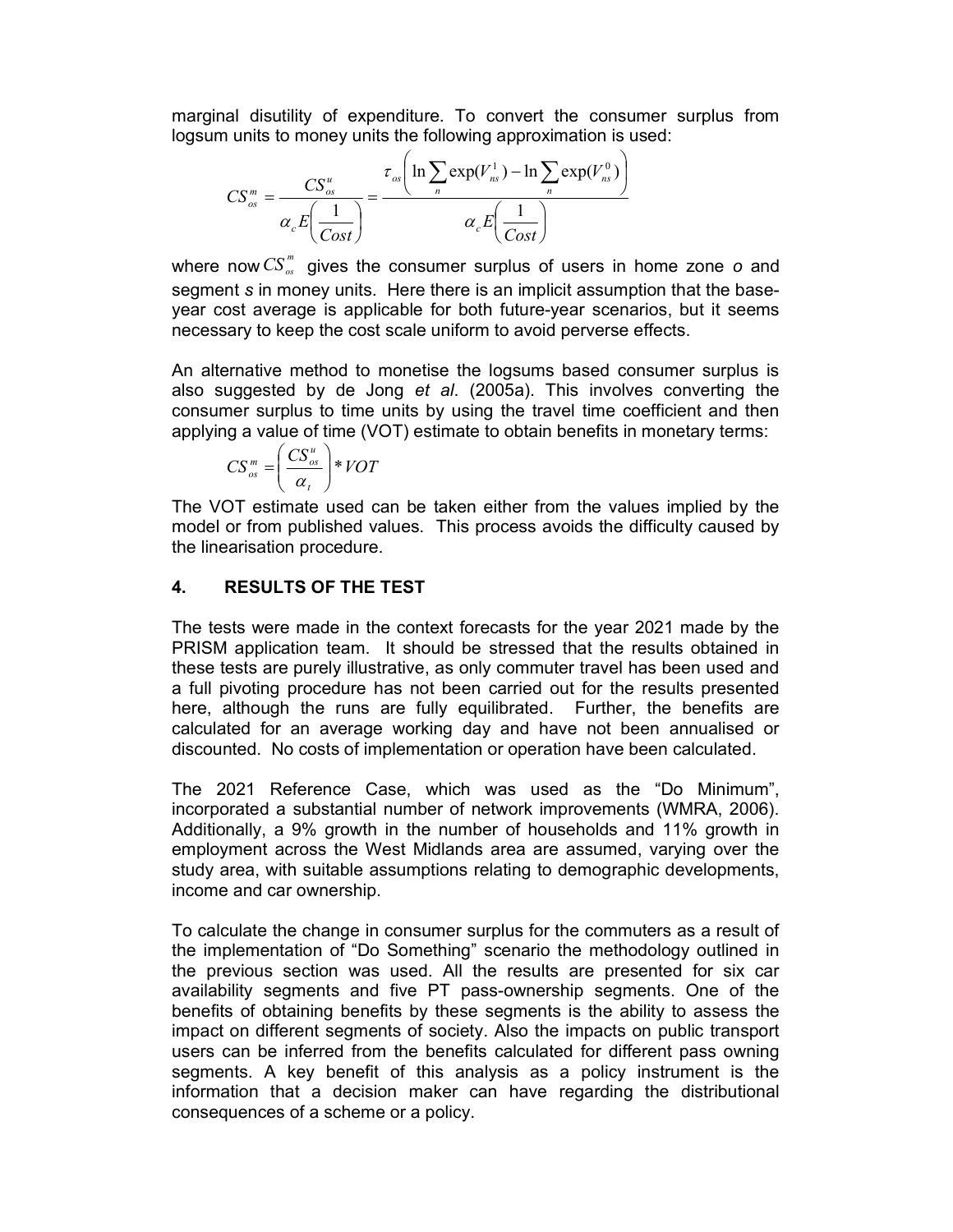## 4.1 Motorway Box ATM Scheme

The West Midlands conurbation is flanked by motorways, including the M6, M5, M42, M40, M69 and M54 which form a motorway box. These motorways connect different parts of the region and also play an important role as national and international transport connections. Parts of the motorway network suffer from severe congestion problems especially during the peak periods. The UK Highways Agency has implemented an innovative scheme on the M42 J3a-J7 corridor known as Active Traffic Management (ATM) which improves the capacity of the motorway network by the combined use of technology and of hard-shoulder running under highly congested situations at a relatively lower cost than capacity expansion by adding lanes.

The Highways Agency intends to extend the ATM scheme across the rest of the motorway box network and this extension is what is tested here. The scheme is modelled on the basis that hard-shoulder operation would be required during the AM and the PM peak periods (3 hours each). This results in approximately 22% increase in capacity during the peak periods on the motorway sections where the scheme is implemented.

## 4.1.1 Scheme impacts

The demand model outputs of the model indicate a small overall shift from public transport modes (train, metro and bus) to car drivers and car passengers. There is also a time-of-day shift effect with the AM and PM periods for the "Do Something" scenario showing higher numbers of car driver trips than in "Do Minimum".

# 4.1.2 Logsum benefits

|                          | $\frac{1}{2}$ $\frac{1}{2}$ $\frac{1}{2}$ $\frac{1}{2}$ $\frac{1}{2}$ $\frac{1}{2}$ $\frac{1}{2}$ $\frac{1}{2}$ $\frac{1}{2}$ $\frac{1}{2}$ $\frac{1}{2}$ $\frac{1}{2}$ $\frac{1}{2}$ $\frac{1}{2}$ $\frac{1}{2}$ $\frac{1}{2}$ $\frac{1}{2}$ $\frac{1}{2}$ $\frac{1}{2}$ $\frac{1}{2}$ $\frac{1}{2}$ $\frac{1}{2}$                                                                                                                                                                                                                 |                                              |                |                   |                                  |                |              |                |  |
|--------------------------|-------------------------------------------------------------------------------------------------------------------------------------------------------------------------------------------------------------------------------------------------------------------------------------------------------------------------------------------------------------------------------------------------------------------------------------------------------------------------------------------------------------------------------------|----------------------------------------------|----------------|-------------------|----------------------------------|----------------|--------------|----------------|--|
|                          | The biggest impact is seen in the assignment results, with several motorway<br>sections attracting significantly higher levels of traffic as a result of ATM<br>implementation, and corresponding changes on competing and feeding<br>routes. The ATM scheme has a mixed impact on the local road network with<br>several of the inter-urban connecting routes in the conurbation seeing<br>decreases in traffic volume and in other cases roads which serve as an<br>access to the motorways having an increase in traffic volume. |                                              |                |                   |                                  |                |              |                |  |
|                          | 4.1.2 Logsum benefits                                                                                                                                                                                                                                                                                                                                                                                                                                                                                                               |                                              |                |                   |                                  |                |              |                |  |
|                          | The estimated benefits of the scheme using the logsum measures are shown<br>in Table 2, separately for the various car availability and PT pass ownership<br>segments (defined in Table 1).                                                                                                                                                                                                                                                                                                                                         | Table 2: Logsum-based benefits of ATM scheme |                | (per average day) |                                  |                |              |                |  |
| <b>Benefits in £'s</b>   |                                                                                                                                                                                                                                                                                                                                                                                                                                                                                                                                     |                                              |                |                   | <b>Car Availability Segments</b> |                |              |                |  |
| Cost coefficient (0.508) |                                                                                                                                                                                                                                                                                                                                                                                                                                                                                                                                     |                                              | $\mathbf{2}$   | 3                 |                                  | 5              | 6            | <b>Total</b>   |  |
|                          |                                                                                                                                                                                                                                                                                                                                                                                                                                                                                                                                     | 2                                            | 12             | 14                | 14                               | 41             | 8            | 91             |  |
| Pass                     |                                                                                                                                                                                                                                                                                                                                                                                                                                                                                                                                     | 9                                            | 45             | 28                | 59                               | 79             | 35           | 254            |  |
| Ownership                |                                                                                                                                                                                                                                                                                                                                                                                                                                                                                                                                     | 3                                            | 25             | 11                | 13                               | 32             |              | 91             |  |
|                          |                                                                                                                                                                                                                                                                                                                                                                                                                                                                                                                                     |                                              | $\mathfrak{p}$ | 2                 | 3                                |                |              | 16             |  |
| <b>Segments</b>          |                                                                                                                                                                                                                                                                                                                                                                                                                                                                                                                                     | 138                                          | 583            | 1,581             | 1,837                            | 4,418<br>4,575 | 951<br>1,003 | 9,509<br>9,962 |  |
|                          | <b>Total</b>                                                                                                                                                                                                                                                                                                                                                                                                                                                                                                                        | 154                                          | 667            | 1,636             | 1,926                            |                |              |                |  |

#### Table 2:Logsum-based benefits of ATM scheme (per average day)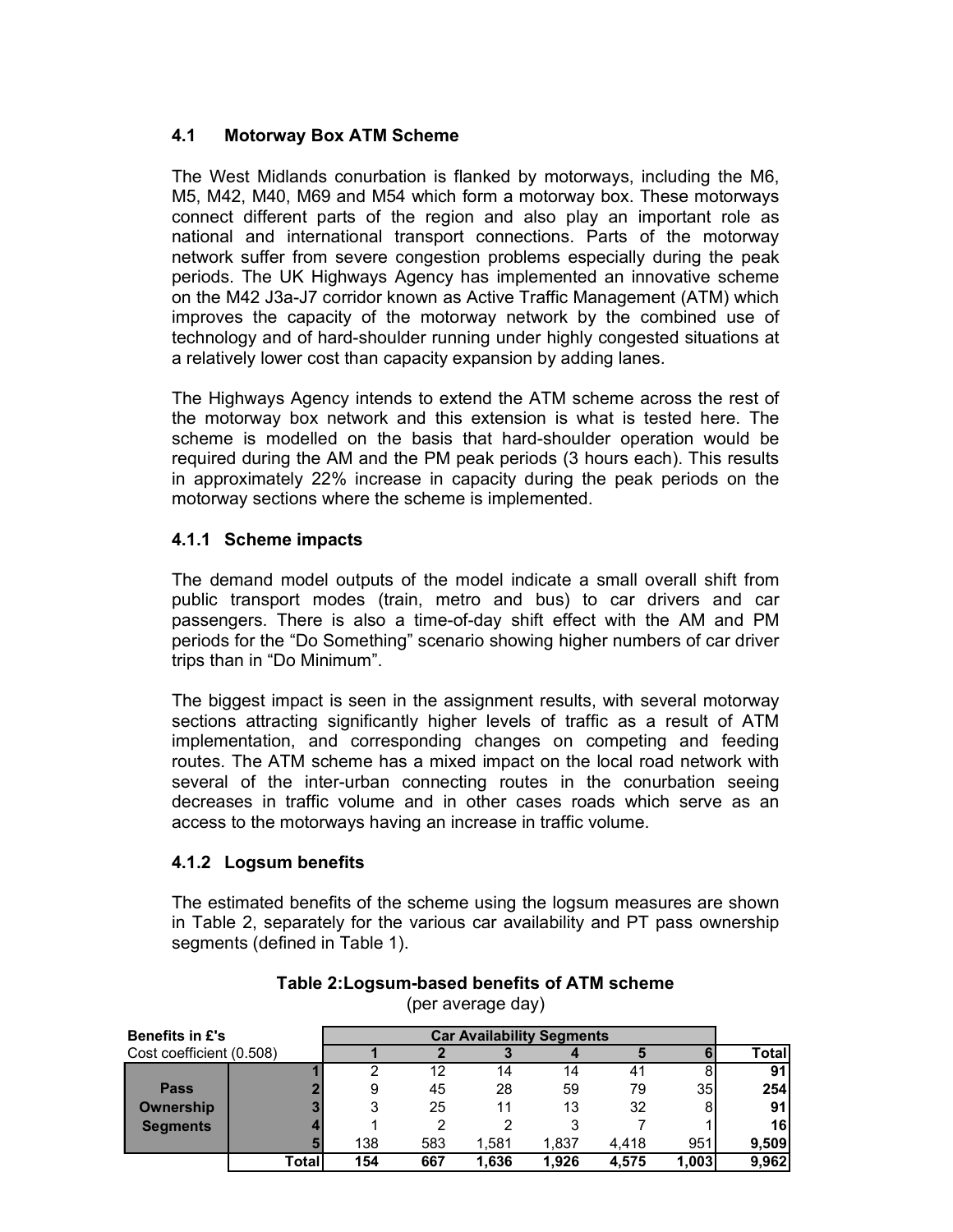It can be seen from Table 2 that the majority of the benefit accrues to those in pass ownership category 5 (no pass), which in fact covers 75% of commuter tours. This scheme is of little benefit to public transport users – only those using park-and-ride via motorways will benefit directly. Similarly, there is little benefit to those in car availability segments 1 and 2 (no car or no licence), although some of these people may be car passengers or even taxi users. The main beneficiaries are those in car availability segment 5 (2+ cars, free car use), which is as we would expect – this scheme would benefit heavy car users.

# 4.1.3 Rule-of-half calculations

Rule-of half calculations were also made for this simple scheme as a check on the logsum calculations and to illustrate the strengths and weaknesses of each approach.

The users benefiting most from the ATM scheme will be car-drivers. However some benefit will also accrue to car passengers and taxi users. Public transport and slow mode users will not be gaining any benefits except for the park-and-ride or kiss-and-ride trips which will be accounted for in the cardriver and car-passenger trip matrices for the home-station parts of their journeys. Therefore the ROH calculation was carried out for car-driver, carpassenger and taxi trip matrices. For consistency with the logsum calculations, these calculations were made prior to the pivoting process but on the final iteration of the convergence process. Table 3 shows the results of the calculation. ere also made for this simple scheme as a check on<br>and to illustrate the strengths and weaknesses of<br>incomment of a passengers and taxit users. Public<br>uccrue to car passengers and taxit users. Public<br>users will not be gain From the convergence process. Table 3 shows the results of the benefits in  $E$ 's 2,798 121 8,010 49 10,979 of the benefits are accound to the period care to carrelations and to fluistrate the strengths and weaknesses of a

#### Table 3:Average Week Day Consumer Benefits of the ATM scheme by period using ROH method on road user commute matrices (per average day)

|                 |       | <b>Time Period</b> |       |    |          |
|-----------------|-------|--------------------|-------|----|----------|
|                 | AM    |                    | PM    |    | OP Total |
| Benefits in £'s | 2,798 | 121                | 8,010 | 49 | 10,979   |

Most of the benefits are accruing during the AM and PM periods as the scheme provides additional capacity during these periods only. There are some secondary impacts in the IP and OP periods due to the time-of-day shift of car drivers that the model predicts from these periods into the peak periods.

Comparing the results with the logsum calculations, we see that the headline benefit is 9% higher with ROH than with logsums. One aspect of the difference would be that driving costs have not been included in the ROH calculations and these would be expected to increase, as travel by motorways would typically involve longer routes than on lower-level roads. Further differences will come from the linearity approximation of the ROH and from more detailed aspects of the processes.

The ROH method gives a useful (if extreme) insight into the distribution of benefits by time period, but is not able to emulate the segment detail provided by the logsum method.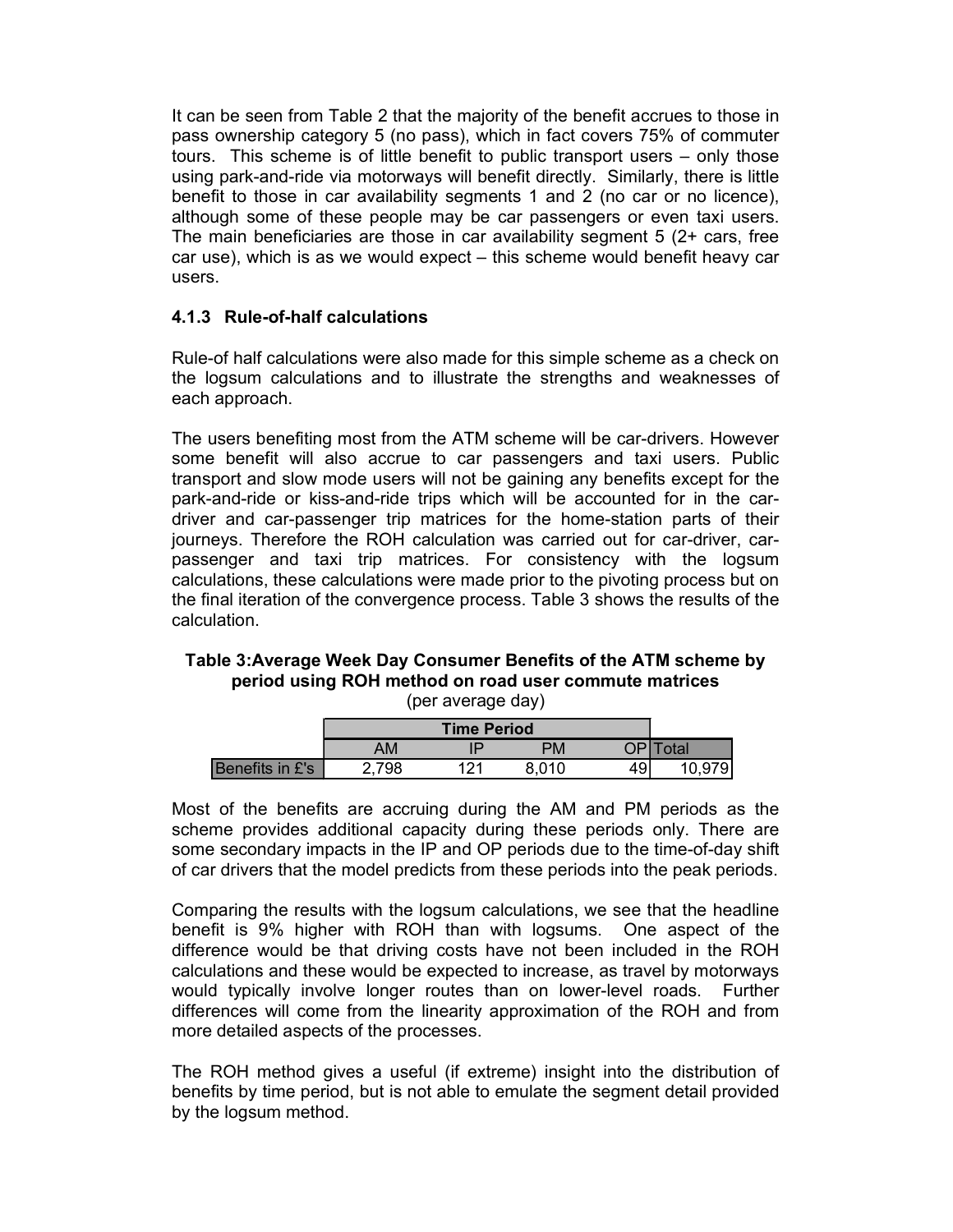## 4.2 Road user charging scenario

In contrast to the simple scenario of highway improvement for a limited number of roads, the second test made is for a comprehensive package of improvements to public transport, highway capacity and the central policy of road user charging.

|                          | nampor or roads, the second test made is for a comprehensive package or<br>improvements to public transport, highway capacity and the central policy of<br>road user charging.                                                                                                                                                                                                                                                                                           |                |                |                                                               |                        |                        |                                                                                 |                          |
|--------------------------|--------------------------------------------------------------------------------------------------------------------------------------------------------------------------------------------------------------------------------------------------------------------------------------------------------------------------------------------------------------------------------------------------------------------------------------------------------------------------|----------------|----------------|---------------------------------------------------------------|------------------------|------------------------|---------------------------------------------------------------------------------|--------------------------|
|                          | The charging scheme is based on a number of cordons separating the<br>component parts of the conurbation, with charges up to £2.50 for a single<br>crossing of cordons but no charge for movements entirely within a cordon.                                                                                                                                                                                                                                             |                |                |                                                               |                        |                        |                                                                                 |                          |
|                          | The impacts of the scheme are very limited in terms of the numbers of trips<br>made on each mode, except for a large increase in Metro travel,<br>corresponding to major improvements of that network. However, because of<br>the nature of the charging scheme, cordon crossings diminish by up to 20%,<br>while shorter-distance car traffic is predicted to increase substantially.<br>The benefits assessed by the logsum approach are shown in Table 4.<br>Table 4: |                |                | Logsum-based benefits of charging scheme<br>(per average day) |                        |                        |                                                                                 |                          |
| <b>Benefits in £'s</b>   |                                                                                                                                                                                                                                                                                                                                                                                                                                                                          |                |                | <b>Car Availability Segments</b>                              |                        |                        |                                                                                 |                          |
| Cost coefficient (0.508) |                                                                                                                                                                                                                                                                                                                                                                                                                                                                          |                | $\overline{2}$ | 3                                                             |                        | 5                      |                                                                                 | <b>Total</b>             |
|                          |                                                                                                                                                                                                                                                                                                                                                                                                                                                                          | 328            | 456            | $-137$                                                        | 124                    | $-258$                 | 39                                                                              | 554                      |
| <b>Pass</b>              |                                                                                                                                                                                                                                                                                                                                                                                                                                                                          | 191            | 430            | $-431$                                                        | $-526$                 | $-1,100$               | $-342$                                                                          | $-1,778$                 |
| <b>Ownership</b>         |                                                                                                                                                                                                                                                                                                                                                                                                                                                                          | 57             | $-105$         | $-212$                                                        | $-305$                 | $-681$                 | $-173$                                                                          | $-1,418$                 |
| <b>Segments</b>          |                                                                                                                                                                                                                                                                                                                                                                                                                                                                          | 20             | 34             | $-41$                                                         | $-31$                  | $-102$                 | $-17$                                                                           | $-137$                   |
|                          | <b>Total</b>                                                                                                                                                                                                                                                                                                                                                                                                                                                             | 4,009<br>4,605 | 7,588<br>8,404 | $-27,232$<br>$-28,052$                                        | $-22,450$<br>$-23,188$ | $-68,586$<br>$-70,728$ | $-11,963$<br>$-12,455$                                                          | $-118,635$<br>$-121,415$ |
|                          |                                                                                                                                                                                                                                                                                                                                                                                                                                                                          |                |                |                                                               |                        |                        |                                                                                 |                          |
|                          | Here we see that the benefit to commuters of this scheme is substantially<br>negative. However, against this must be set the revenues of the scheme,                                                                                                                                                                                                                                                                                                                     |                |                |                                                               |                        |                        | uchiah way la bo sayara timoga bighar hut sasinat whish seste of speration spal |                          |

#### Table 4: Logsum-based benefits of charging scheme (per average day)

Here we see that the benefit to commuters of this scheme is substantially negative. However, against this must be set the revenues of the scheme, which would be several times higher, but against which costs of operation and enforcement must be set. Depending on the use made of that money, and on the costs of the other improvements included in this package, the net benefit could be positive or negative. The result could also be different if the incomesegmented version of the model could be used.

We also see that almost all the benefit and disbenefit impacts those without PT passes. Within that group, those with little access to cars benefit from the public transport improvements, while car users have substantial disbenefit and heavy car users the highest levels of disbenefit.

## 5. ADVANTAGES AND DISADVANTAGES OF THE LOGSUM METHOD

Advantages and disadvantages can be considered as theoretical and practical.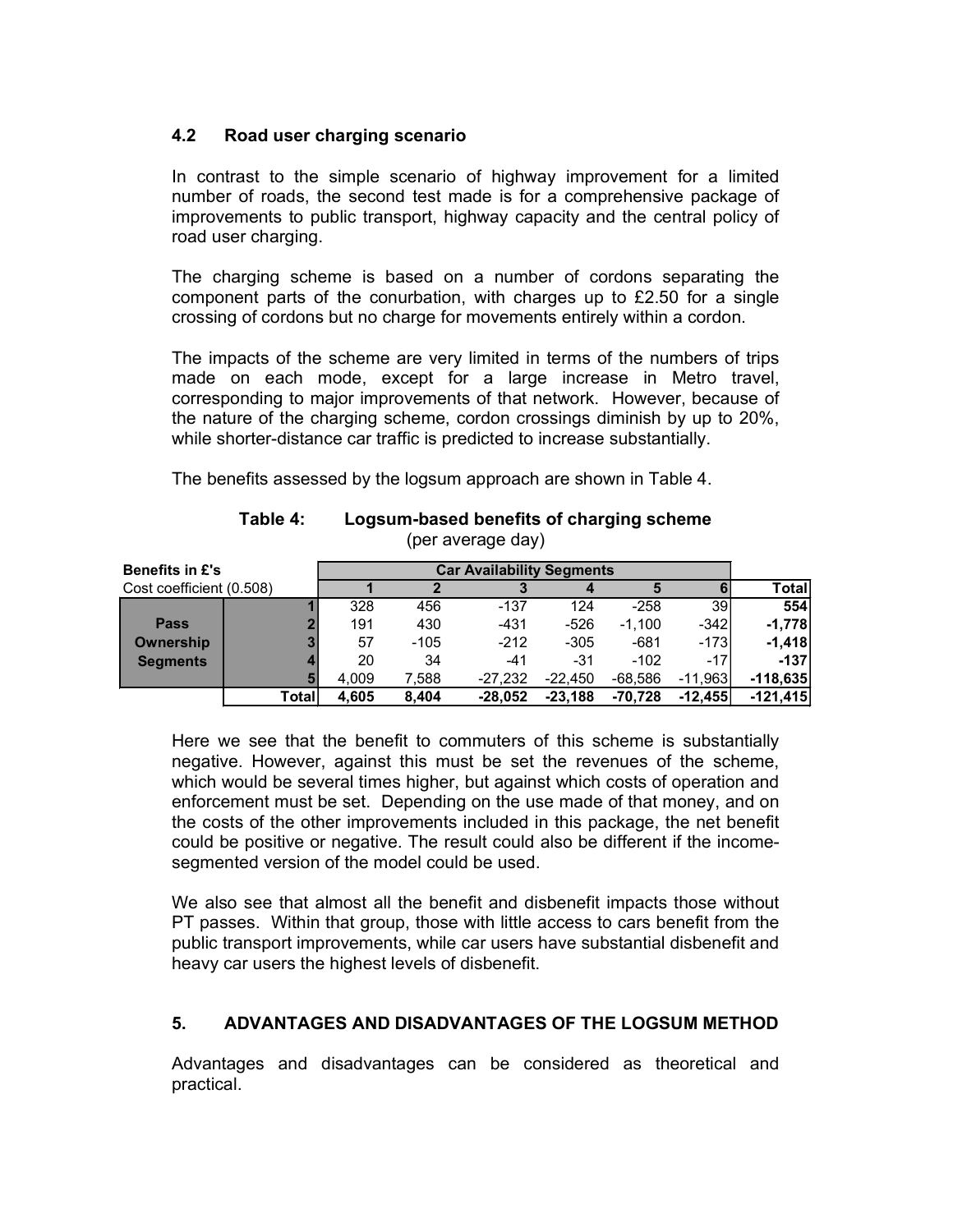## 5.1 Theoretical advantages

Accuracy: Logsums are based on actual demand curves while the ROH method assumes linearity of the demand curve.

Consistency: Logsum calculations use consistent coefficients for different attributes as in the demand response model, hence reflect appropriate valuation of the attributes as in the model.

New alternatives: Using the logsum method to calculate consumer surplus change is relatively straightforward as compared to the ROH method which involves several approximations and is quite complicated (Nellthorp and Hyman, 2001).

Soft measures: There is often a need to assess the impact of measures that are not included in standard appraisal procedures. The benefits of such measures can be evaluated using the logsum method if the attributes related to these improvements can be incorporated in the utility definition with appropriate coefficients obtained (e.g.) from Stated Preference analysis methods.

## 5.2 Theoretical disadvantages

Cardinal Utility: As mentioned earlier (see Section 2) logsum calculations (arguably) retain cardinal utility elements and hence are not consistent with classical welfare economics.

Non-linear formulation: Models that feature a non-uniform cost formulation in the utility function pose problems for conversion to money units. The nonlinear formulation of PRISM (for example) is a practical application issue but carries theoretical problems which are resolved by making assumptions.

Income effects: If discrete choice models include income effects in the utility specification then the logsum method of calculating surplus needs to be replaced. However, the ROH calculation would not solve these problems either.

Constrained valuation: The use of the logsum approach means that an appraisal is conducted using the utility coefficients of the demand model, which enforces consistency within an application but which may prevent consistency between different parts of the country.

## 5.3 Practical advantages

**Very easy:** As the logsums are already calculated as part of the demand response model, the benefit can be quite easily calculated without any extra effort.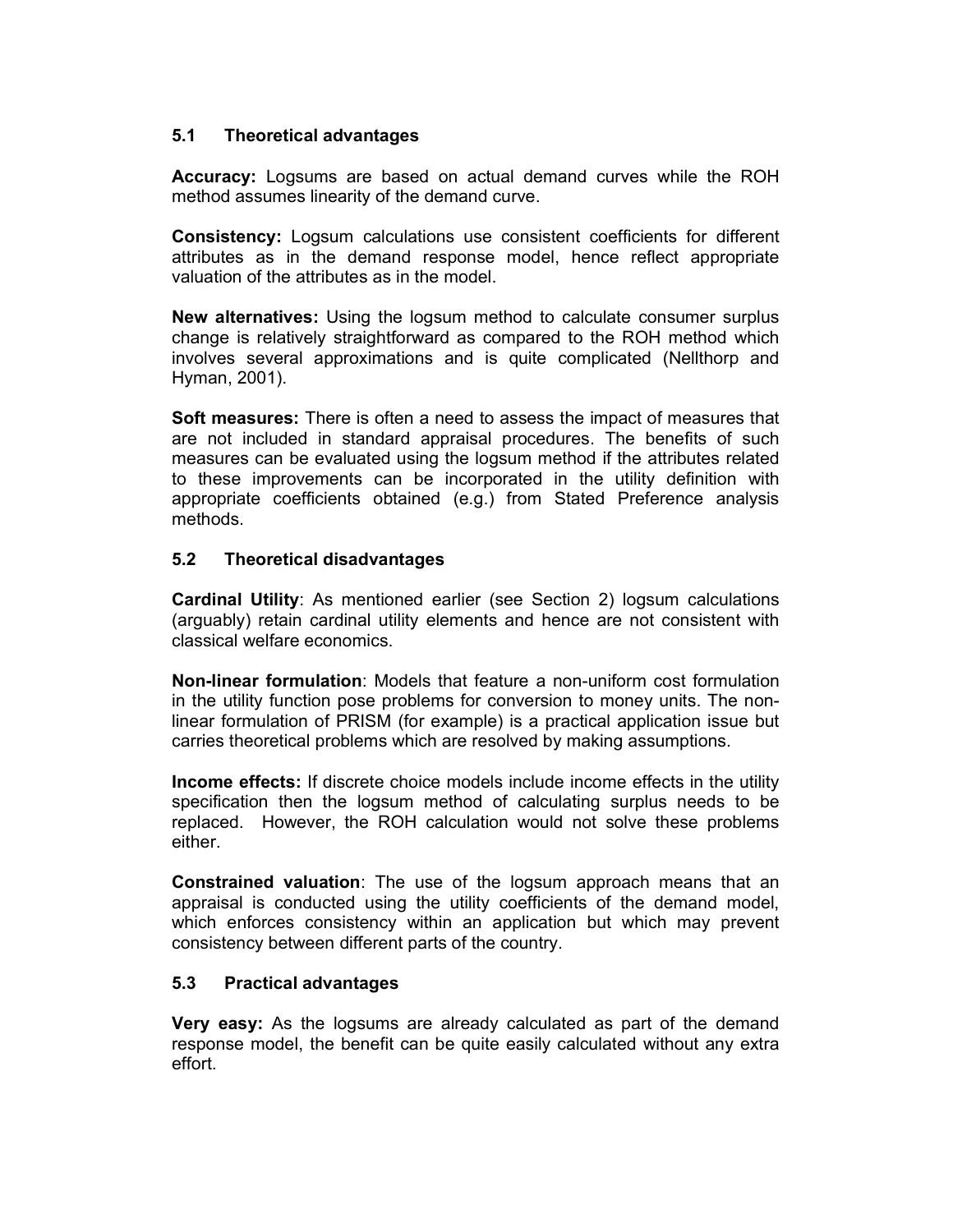Detailed outputs: Logsums provide detailed information about the distributional consequences of a policy or scheme using the inherent segmentation of the model which otherwise would take significant effort to derive externally using ROH.

Further analysis: Logsums can further be used in accessibility modelling, land-use/ transport interaction modelling etc. to aid more detailed analysis of the impacts of policies and interventions.

## 5.4 Practical disadvantages

Zero Cost alternatives: Treatment of zero cost alternatives has to be based on the assumption that the marginal utility of cost for users of zero-cost alternatives is the same as that for the rest of the users.

Benefits: Allocation of benefits by choice group (e.g. mode or time period), which is difficult in a logsum application, tends to be easier for understanding the impacts of the scheme than allocation by segment.

Pivoting: Logsums calculated from models which are subsequently pivoted on a base matrix are inconsistent with the matrices used in assignment.

# 6. CONCLUSIONS AND RECOMMENDATIONS

## 6.1 Conclusions

The use of the logsum method in standard GEV models to calculate consumer surplus is well established in the RUM theory, although there is an ongoing debate on the cardinal nature of RUM applications which includes the logsum measure. Calculation of consumer surplus using the logsum measure, in spite of being relatively straightforward, is rare.

The results obtained for consumer surplus change of commuters due to a highway network intervention; and a RUC policy package illustrate the strengths of the logsum method. Segmentation analysis of benefits, enabled by the inherent segmentation of the demand model, when using the logsum method is seen as the most useful tool to assess the distributional impacts of the scheme and the policy tested. High car-availability segments of the population are observed to benefit the most in case of the highway network improvement and disbenefit the most in case of implementation of the RUC policy package. Low car-availability segments of the population gain some benefits due to the PT improvements that are implemented as part of the RUC policy package. Comparison the logsum based results with the results of the ROH method exhibit reasonable consistency between the two methods, given also that the comparison could not be completed in every detail.

A list of the advantages and disadvantages of the logsum approach, in comparison to the ROH, have been made. This comparison is not decisive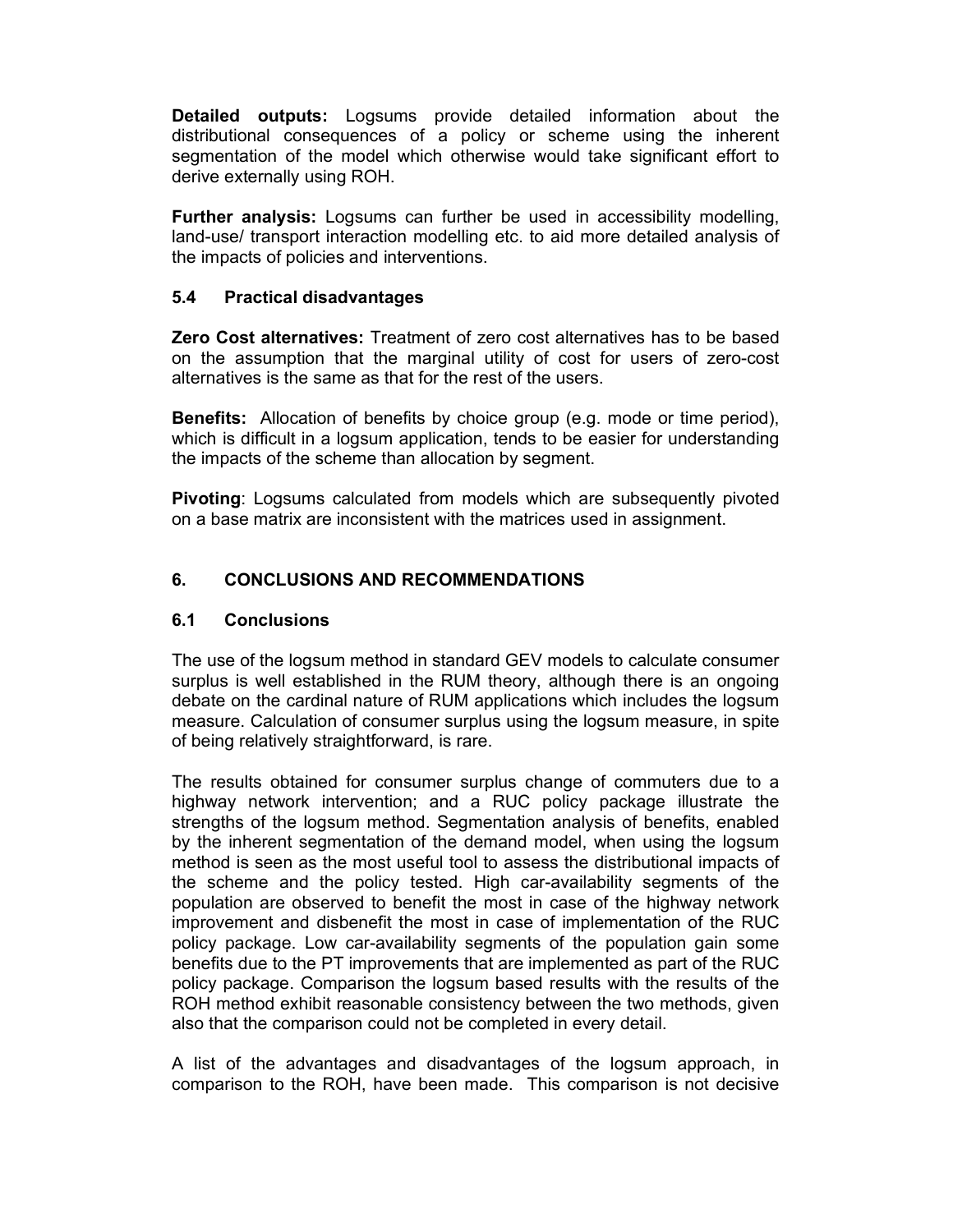either way at present, but it is possible that several of the problems found with the logsum approach could be solved or alleviated by further research.

Apart from the issues of cardinality assumptions and non-linear cost formulation the logsum method proves to be theoretically accurate and practically useful.

### 6.2 Recommendations

The logsum approach appears reliable and convenient and can be used in circumstances where it has particular advantages over the ROH approach, such as in cases with new alternatives or 'soft measures'.

Model segmentation could be designed to include segmentation that provides more useful information using logsum based consumer surplus analysis such as income segmentation. In particular income segmentation would be most useful for assessing distributional effects and allowing a re-balancing of the appraisal to meet the needs of decision-makers.

Use of the ROH method as a complementary analysis tool along with the logsum method is recommended for some cases as it would ensure consistency and add to the scheme impact analysis. Mode, time-period etc. distribution of benefits can be assessed using the ROH method for supporting the conventional appraisal of schemes and policies and the more detailed distributional impact analysis can be carried out using the logsum method.

The theoretical debate regarding the cardinality assumptions underpinning logsums has to be concluded with recommendations on methods to reconcile RUM applications to classical welfare economics.

With the new version of PRISM including income as one of the dimensions of segmentation, a similar analysis of the schemes tested here to evaluate their impact of different income groups would be useful.

Use of logsums in further applications to evaluate accessibility of different parts of the network with and without a scheme as a spatial analysis tool would be beneficial for several studies and to calculate social exclusion indicators etc.

#### Acknowledgements

We are obliged to the PRISM Joint Application Team for providing the inputs for the test scenarios studied in this paper. We also acknowledge grateful thanks to James Fox of RAND Europe for modifying the model to extract logsums and in his support for further analysis of results. A special thanks goes to the PRISM management group who permitted the use of PRISM data for the analysis carried out in this paper. We remain sole responsible of any errors and misunderstanding that remain in this paper.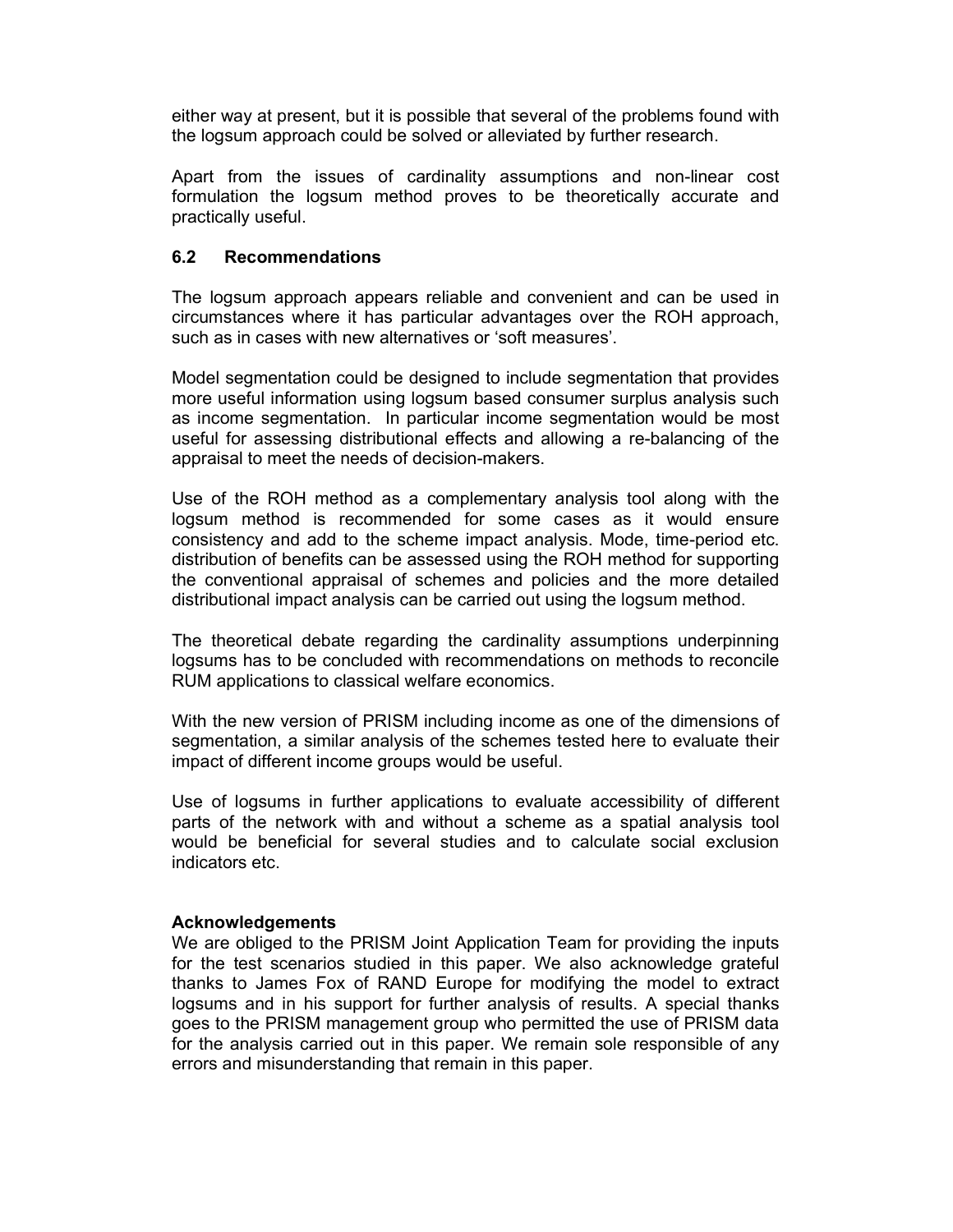#### References

Batley, R. (2006?) On ordinal utility, cardinal utility, and random utility. Unpublished. Institute of Transport Studies, University of Leeds, U.K.

Ben-Akiva, M. and Lerman, S. R. (1979) Disaggregate travel and mobility choice models and measures of accessibility. In Hensher, D. A. and Stopher, P. R. (eds.) Behavioural Travel Modelling. Croom Helm.

Ben-Akiva, M. and Lerman, S.R. (1985) Discrete choice analysis: Theory and application to travel demand. MIT Press. Cambridge Massuchetts.

Block, H. and Marschak, J. (1960) Random Orderings and Stochastic Theories of Response, In: I. Olkin (ed.) Contributions to Probability and Statistics. Stanford Univ. Press, Stanford.

Dagsvik, J.K. and Karlstrom, A. (2005) Compensating Variation and Hicksian Choice Probabilities in Random Utility Models that are Nonlinear in Income. Review of Economic Studies, 72, pp.57-76

Daly, A.(1998) Prototypical Sampling as a Basis for Forecasting with Disaggregate Models. In: PTRC / AET Conference, 14th -18th September,1998, Loughborough University, U.K.

Daly, A.J. (2001) Alternative tree logit models: comments on a paper of Koppelman and Wen. Transportation Research. Part B 35, pp. 717-724.

Daly, A. (2004). Properties of random utility models of consumer choice. In: TraLog Conference, 27<sup>th</sup> August, 2004 Molde.

Daly, A.; Fox J.; Tuinenga, J.G. (2005) Pivot-point procedures in practical travel demand forecasting. In: Conference of European Regional Science Association, Vrije Universiteit, Amsterdam, 23<sup>rd</sup>-27<sup>th</sup> August, 2005.

Daly, A., Rohr, C. and Fox, J. (2004) PRISM West Midlands Travel Demand Forecasting System. PRISM website. [Online]. [Accessed  $2<sup>nd</sup>$  July 2006]. Available from World Wide Web: <http://www.prism-wm.com>

Daly, A.J. and Zachary, S. (1975) Calibration of Modal Split Models. Presented to P.T.R.C. Summer Annual Meeting.

Daly, A.J. and Zachary, S. (1978) Improved Multiple Choice Models. In: D.A. Hensher and M.Q. Dalvi (eds.) Determinants of Travel Choice. Saxon House.

Debreu, G. (1954) Representation of a preference ordering by a numerical function. In: Thrall, R.M., Coombs, C.H. and Davis, R.L. (eds) Decision Processes. Wiley, New York.

De Jong, G., Pieters, M., Daly, A., Graafland, I., Kroes, E. and Koopmans, C. (2005). Using the logsum as an evaluation measure Literature and Case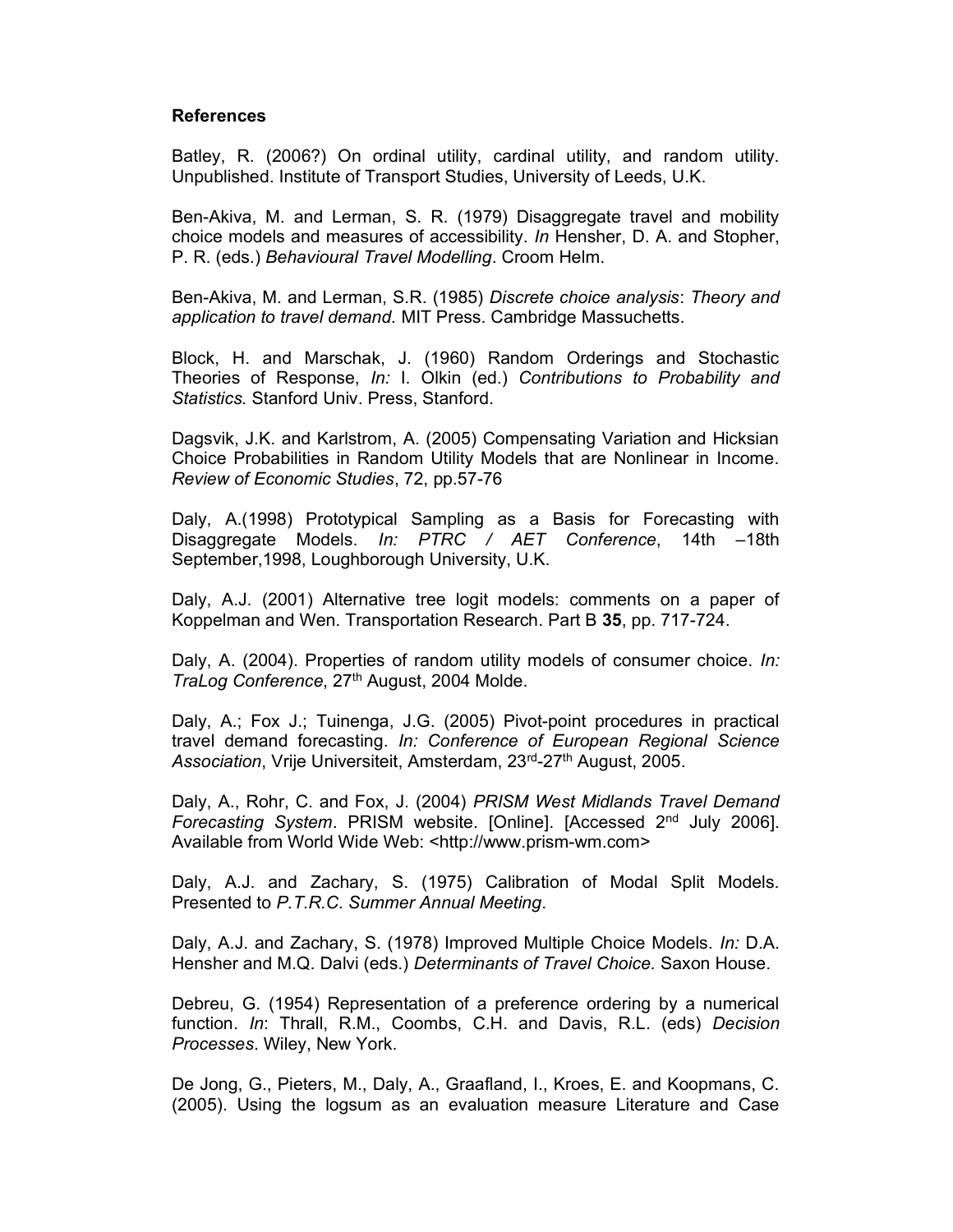Study. RAND Europe Working Paper 275, WR-275-AVV, May 2005. [Online]. [Accessed 2<sup>nd</sup> July 2006]. Available from World Wide Web: <www.rand.org/pubs/working\_papers/2005/RAND\_WR275.pdf>

De Jong, G., Daly, A., Pieters, M. and van der Hoorn, T. (2005a) The logsum as an evaluation measure: review of literature and new results. In: The  $45<sup>th</sup>$ Congress of the European Regional Science Association,  $23<sup>rd</sup>-27<sup>th</sup>$  August 2005, Vrije Universiteit Amsterdam

Dupuit J. (1844) De la mesure de l'utilité des travaux publics, Annales des Ponts et Chaussées. 8. [English translation by R.H. Barback (1952) as 'On the Measurement of the Utility of Public Works'. International Economic Papers, 2. pp83-110].

Fox, J. (2004) PRISM West Midlands Tour Based Destination Modelling. PRISM website. [Online]. [Accessed 2<sup>nd</sup> July 2006]. Available from World Wide Web: <http://www.prism-wm.com>

Jara-Diaz, J.R. and Videla J. (1990) Welfare implications of the omission of income effect in mode choice models. Journal of Transport Economics and Policy, 23, pp.83-93.

Herriges, J. A. and Kling, C. L. (1999) Nonlinear income effects in random utility models. Review of Economics and Statistics, 81 (1), pp. 62–72.

Hicks, J.R. (1956) A Revision of Demand Theory. Oxford: Oxford U.P.

Karlström, A. (2000) Non-linear value functions in random utility econometrics, In: IATBR Conference, 2<sup>nd</sup>-6<sup>th</sup> July 2000, Gold Coast, Australia. Luce, D. (1959). Individual Choice Behavior, John Wiley and Sons, New York.

Marschak, J. (1960), Binary choice constraints on random utility indications, In: K. Arrow (ed). Stanford Symposium on Mathematical Methods in the Social Sciences, Stanford University Press, Stanford, CA, pp. 312–329.

Marshall A. (1920) Principles of Economics. 8th edition. Macmillan

Manski, C. (1973) The Analysis of Qualitative Choice. Ph. D. dissertation. Department of Econocmics, MIT, Cambridge, Massachusetts.

McFadden, D. (1978) Modelling the choice of residential location. In: Karlqvist, A., Lundqvist, L., Snickars, F. and Weibull, J. (eds) Spatial Interaction Theory and Residential Location. North-Holland, Amsterdam.

McFadden, D. (1981) Econometric models of probabilistic choice. In: Manski, C. and McFadden, D. (eds) Structural Analysis of Discrete Data: With Econometric Applications. The MIT Press. Cambridge. Massachusetts.

McFadden, D. (1995) Computing Willingness-to-Pay in Random Utility Models. Mimeograph, Dept. of Economics, University of California, Berkeley.